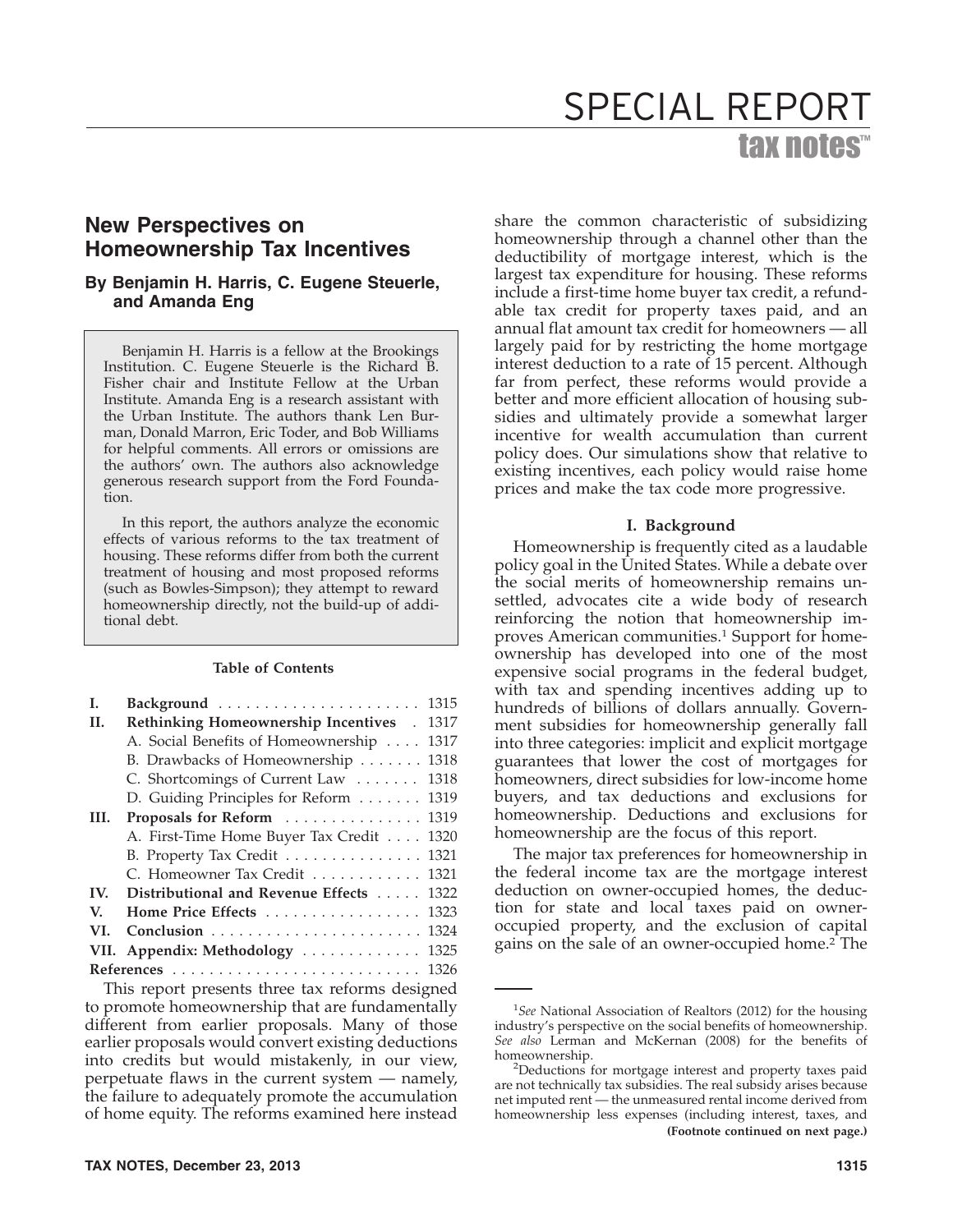mortgage interest deduction allows taxpayers to deduct mortgage interest on up to \$1 million of debt used to purchase or refinance a primary or secondary home. Taxpayers may also deduct interest paid on up to \$100,000 in home equity loans or additional mortgage debt. These limits are not indexed to inflation and have been constant since 1988. Taxpayers may also deduct many types of nonbusiness state and local taxes paid, including residential property taxes.3 Unlike the mortgage interest deduction, there is no cap on the amount of deductible property taxes that taxpayers may claim.4 A third major tax expenditure for housing is the capital gains exemption on the sale of an owner-occupied home. For taxpayers who have lived in a primary residence for at least two of the five years before sale, the first \$500,000 (\$250,000 if single) in capital gains are exempt; these limits are not indexed to inflation. Combined, these tax preferences usually mean that homeowners pay less in taxes if they invest in owner-occupied housing than if they invest in other taxable assets.

Tax expenditures for owner-occupied housing are mostly a byproduct of long-standing tax law and not the outcome of a conscious effort to design pro-homeownership policies. Taxpayers have been allowed to deduct mortgage interest since the inception of the income tax in 1913, when all consumer interest could be deducted. Other forms of interest deductibility have gradually been disallowed over time, most significantly in 1986 when Congress eliminated the deduction of interest on consumer debt, such as credit cards and auto loans. Similarly, property taxes have always been deductible under the regular income tax (although not the alternative minimum tax). One justification was

that individuals have no discretion over whether to pay state and local taxes and thus taxpayers with high subnational tax burdens are less able to pay federal taxes.5 Capital gains on the sale of a home were taxed until 1951, when a new law allowed the deferral of capital gains taxes if the sale proceeds were used to purchase another home of equal or larger value. Between 1964 and 1981, Congress passed a series of laws granting older homeowners a one-time exclusion on capital gains on the sale of a principal residence. By 1981, a one-time \$125,000 exclusion was available to all homeowners over age 55. In 1997 the rollover provision and one-time exclusion were replaced with a \$250,000 per-person exclusion on principal residence capital gains. In contrast to the 1981 one-time exclusion, homeowners could claim this exclusion more than once.<sup>6</sup>

In recent years, calls for reform of the homeownership subsidies have intensified. Several proposals have sought to limit and equalize the tax benefit for homeownership by retaining the subsidy for mortgage interest, but at an equal rate across taxpayers. For example, both President Obama's fiscal commission and the Bipartisan Policy Center's Debt Reduction Task Force recommended replacing the mortgage interest deduction with a tax credit for mortgage interest paid and eliminating the deductibility of property taxes (National Commission on Fiscal Responsibility and Reform (2010); Bipartisan Policy Center (2010)). Other researchers have also explored various credit designs, including Carasso, Steuerle, and Bell (2005a); Gale, Gruber, and Stephens-Davidowitz (2007); and Viard (2013).<sup>7</sup> In the spirit of reform, this report also examines ways to transform existing housing subsidies, but instead offers policies that would subsidize homeownership without reducing the cost of debt finance to such an extent that it discourages the build-up of

home equity. depreciation) — is untaxed. Imputed rent is hard to measure, so the deductibility of property taxes and mortgage interest are used as proxies.

<sup>&</sup>lt;sup>3</sup>The mortgage interest and property tax deductions are itemized deductions. Under the individual income tax, taxpayers deduct the larger of the standard deduction, equal to \$12,200 for married filers and \$6,100 for single filers in 2013, and the sum of their itemized deductions (the largest itemized deductions are for state and local taxes paid, mortgage interest, and charitable contributions). Taxpayers whose combined itemized deductions are less than the standard deduction do not claim the mortgage interest and property tax deductions and thus do not directly benefit from those provisions. <sup>4</sup>

<sup>&</sup>lt;sup>4</sup>State and local taxes paid, including property taxes, are not deductible under the alternative minimum tax — a parallel tax system with different limits and treatment of deductions than the regular income tax. In 2010, 4.1 million taxpayers were subject to the AMT, with a disproportionate share coming from high-tax states, such as California, New Jersey, and New York (Tax Policy Center 2013). This disallowance is the largest single source of income by which the AMT tax base exceeds taxable income in the regular income tax.

<sup>&</sup>lt;sup>5</sup>An alternative perspective is that state and local taxes, especially property taxes, are benefit taxes that are associated with higher public services in taxing localities and thus are a form of consumption that should not be deductible.

Both the one-time exclusion before 1997 and the \$250,000 exclusion available after 1997 were subject to residency requirements.

Many proposals would also limit the maximum size of the mortgage eligible for tax preferences (currently \$1 million), eliminate the deductibility of interest on second homes, and disallow write-offs for home equity loans. For example, the Bowles-Simpson proposal would limit the maximum mortgage to \$500,000, while Viard would cap it at \$300,000. A 2005 tax reform panel established by President Bush recommended converting the deduction to a 15 percent nonrefundable credit and limiting the maximum mortgage eligible for the subsidy to 125 percent of the median local home price (President's Advisory Panel (2005)).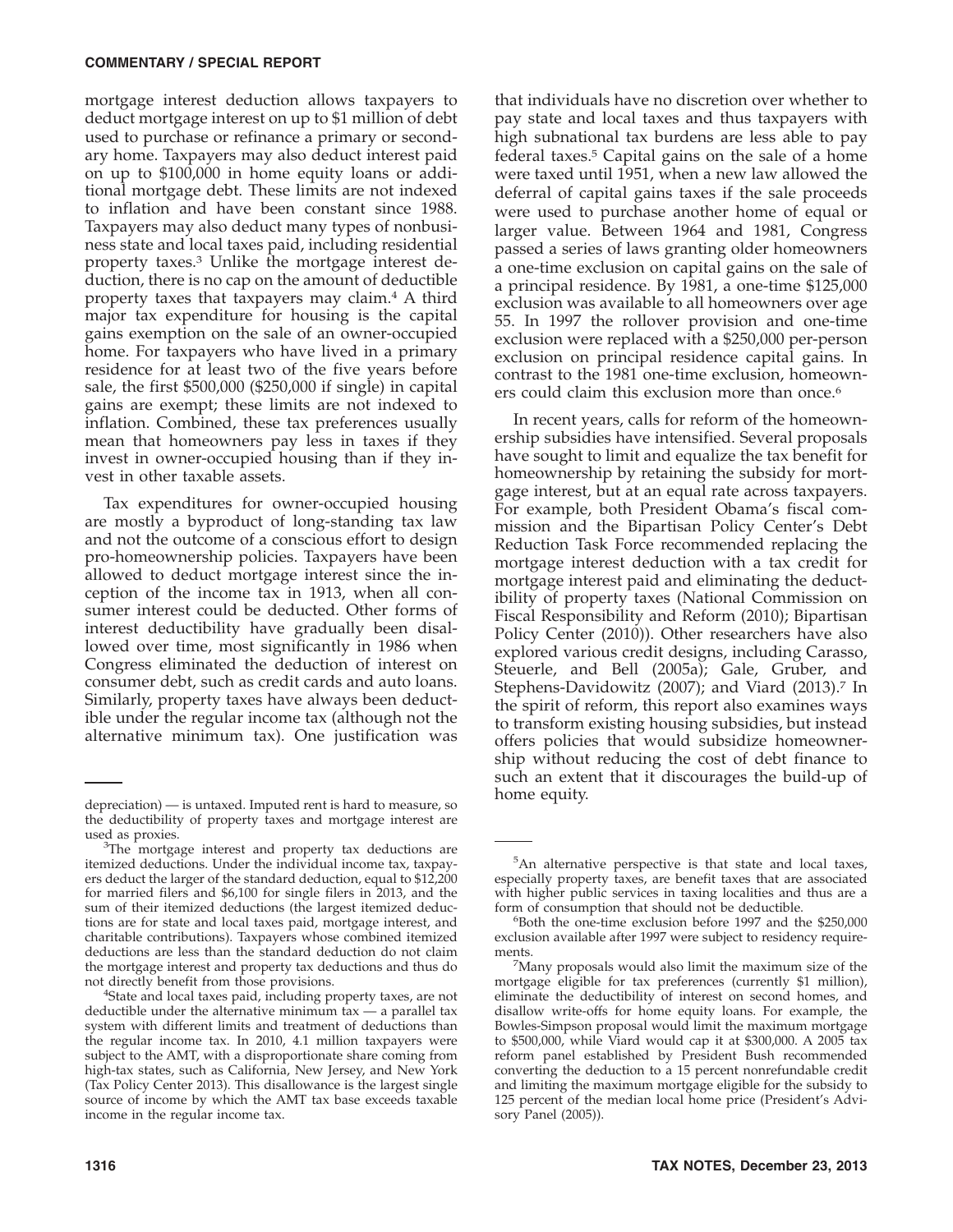## **II. Rethinking Homeownership Incentives**

Economists often note that returns from all investments should be accorded the same tax treatment. If this were the case, the tax on owneroccupied housing would ideally apply to income less expenses. In the context of owner-occupied housing investment, however, the income, or imputed rent, is not measured directly. Theoretically, it equals the market rental value of the home. Expenses include mortgage interest, property taxes, and depreciation. In practice, the tax code treats housing differently from other investments. Mainly because imputed rent is difficult to measure, it is excluded from tax, yet select expenses — mortgage interest and property taxes — may still be deducted from income. Thus, economists often cite the more measurable mortgage interest and property tax deductions as tax preferences for homeownership.8 Exclusion of capital gains on the sale of owneroccupied homes is often counted as a third major tax expenditure.

To clarify this distinction, compare a taxpayer who invests \$100,000 in the purchase of a home with no mortgage with one who deposits \$100,000 into a bank account and rents an identical home. The former does not pay tax on the return from the investment while the latter does. For the homeowner, there is no measured income on the asset from which to deduct mortgage interest or property taxes paid. Although the two assets in this example have equal value, the homeowner pays less tax.

The exclusion of imputed rent from investment in owner-occupied housing makes ideal income taxation of housing investment impossible. Given this exclusion, the deduction for mortgage interest corrects for one distortion while magnifying another. On one hand, the presence of the mortgage interest deduction creates neutrality between equity owners and borrowers because it allows borrowers to deduct one of the costs of ownership. One of the benefits of the mortgage interest deduction is that it partially equalizes the treatment of new borrowers (often younger, with less wealth) with equity owners (often older, with higher wealth). Conversely, the mortgage interest deduction magnifies distortions because it adds to the subsidy for owneroccupied housing. It also further promotes consumption outside the home, as when individu-

**TAX NOTES, December 23, 2013 1317**

als borrow against existing equity and use the proceeds to finance direct consumption.9

Tax expenditures for homeownership are expensive in terms of lost revenue. The Joint Committee on Taxation estimates the aggregate cost of the three provisions at \$121.3 billion in 2013.10 The mortgage interest deduction was estimated to cost \$69.7 billion this year, followed by the property tax deduction at \$27.8 billion and the capital gains exclusion at \$23.8 billion. Eight other tax expenditures for housing in the JCT's list cost an additional \$7.8 billion in 2013 (JCT  $(2013)$ ).<sup>11</sup>

## **A. Social Benefits of Homeownership**

Defenders of the tax expenditures for homeownership often argue that homeownership provides positive social benefits — what economists call 'positive externalities." These benefits typically fall into two categories: spillover effects and wealth accumulation.

Spillover effects refers to benefits related to homeownership beyond the direct benefit the individual homeowner receives, such as the improved social environment associated with more engaged civic participation and reduced crime. Residents who own their homes instead of renting gain a financial interest in the welfare of their communities, which gives them an incentive to help improve the quality of life in their neighborhood.

Homeownership is also justified as a vehicle for wealth accumulation. If financial short-sightedness, the safety net of government programs, or other factors lead households to save too little, homeownership might offer a means of inducing greater wealth accumulation. Paying off a mortgage and

<sup>&</sup>lt;sup>8</sup>The mortgage interest deduction has been justified on the grounds that it extends the benefits from the exclusion of imputed rent to home buyers who must use debt financing to purchase a home. *See* Toder (2013) for a precise example and further discussion.

<sup>&</sup>lt;sup>9</sup>Consumer interest is generally nondeductible, but home equity is a backdoor way to finance consumption with deductible debt. There are limits on use of debt for non-housing purposes in the AMT, but they are difficult for the IRS to

enforce.<br><sup>10</sup>Because of interaction effects, the combined result of repealing multiple expenditures may not equal the sum of repealing them separately. For example, eliminating the mortgage interest reduction reduces the value of the property tax deduction, and vice versa. Burman, Geissler, and Toder (2008) showed that the error from adding tax expenditures was relatively modest overall. A more serious challenge is that tax expendi-

 $11$ The smaller housing tax expenditures include the exclusion of interest on state and local government qualified private activity bonds for owner-occupied housing, the deduction for premiums for qualified mortgage insurance, the exclusion of income attributable to the discharge of principal residence acquisition indebtedness, the credit for low-income housing, the credit for rehabilitation of historic structures, the credit for rehabilitation of structures other than historic structures, the exclusion of interest on state and local government qualified private activity bonds for rental housing, and the depreciation of rental housing exceeding the alternative depreciation system.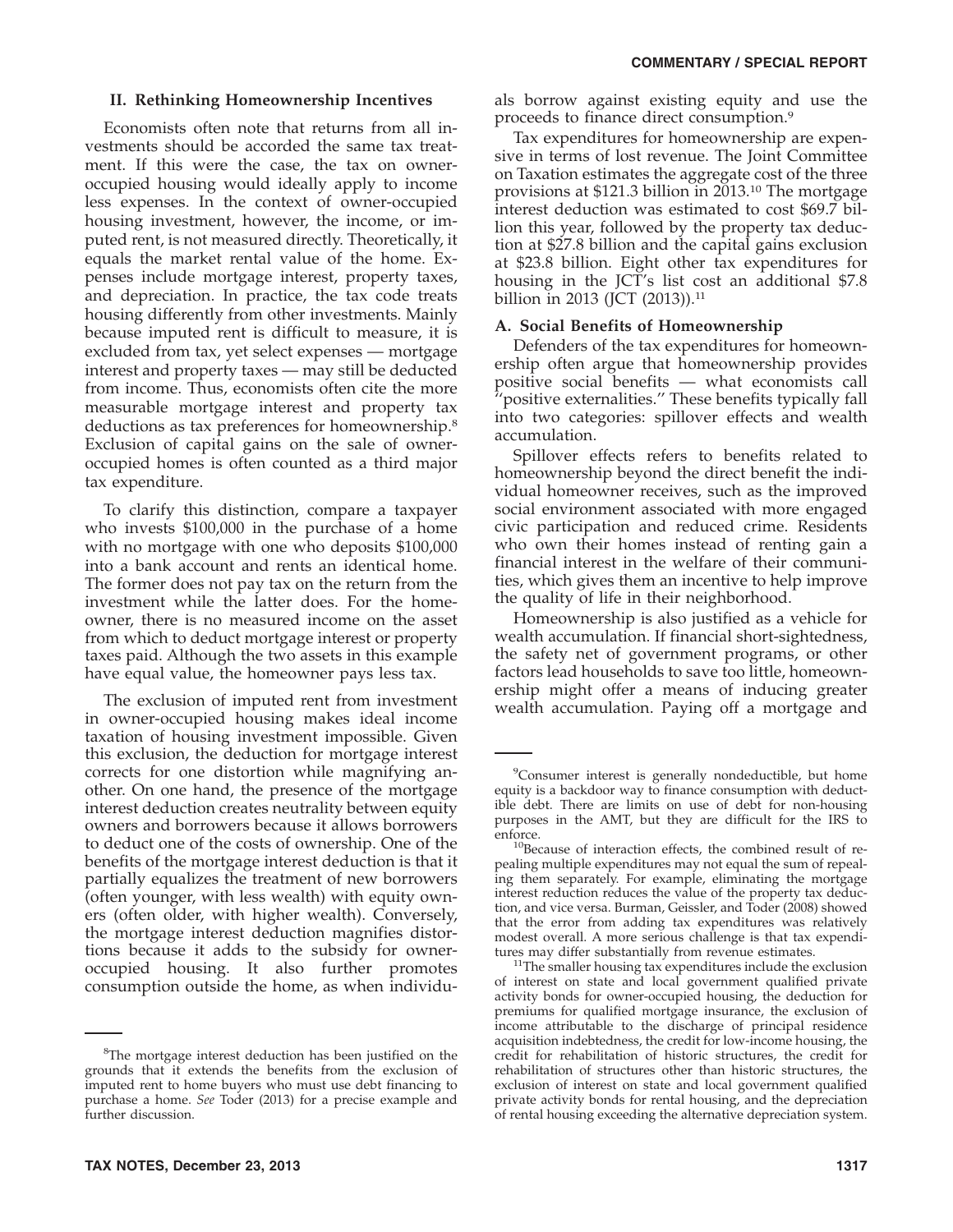#### **COMMENTARY / SPECIAL REPORT**

gaining home equity is the primary way that many low- and moderate-income households save. By the time of retirement, the home is the largest asset for these households, often worth more than their private retirement accounts (Soto (2010)).

The exclusion of capital gains on owner-occupied housing is justified for other reasons.12 The exclusion weakens the lock-in effect — the notion that individuals hold onto assets if their sale would be taxed. Thus, households are less likely to stay in homes they would sell but for the tax.<sup>13</sup> This contributes to increased labor mobility, making it easier for people to move to regions with better job opportunities. The exclusion also eases the compliance burden on a home seller of having to determine the adjusted basis of the home. A generous exclusion allows sellers to ignore the record keeping associated with capital improvements because sellers are likely to have no taxable gain even without accounting for capital improvements.14

#### **B. Drawbacks of Homeownership**

Homeownership does not benefit all households — for some, owning a home may have negative effects. For example, high transaction costs associated with buying and selling a home may reduce labor force mobility and thus contribute to unemployment. Reduced mobility among disadvantaged groups can also keep households from moving out of depressed or impoverished communities.15 In a sense, studies identifying these issues align with studies showing positive benefits of homeownership: Both find that homeownership strengthens community bonds, but those bonds may be positive or negative.16

## **C. Shortcomings of Current Law**

Existing tax benefits for homeowners fail to directly subsidize the costs of owning a home and thus do little to encourage homeownership. Instead

they induce people to take on more debt to buy bigger homes or move to jurisdictions that provide more services.

The mortgage interest deduction subsidizes the use of homes as collateral for mortgage debt, regardless of how the borrowed funds are used. Cash-out refinancing and home equity loans yield deductible interest payments that subsidize homeowners' borrowing but appear to have little effect on whether people buy homes in the first place. The property tax deduction reduces the after-tax cost of residing in a jurisdiction that uses higher property taxes to provide more public services. The capital gains exclusion for owner-occupied housing explicitly rewards the sale of an appreciated home. None of these provisions is narrowly targeted to explicitly reward homeownership.

Current subsidies for homeownership tend to subsidize ongoing costs of homeownership rather than the substantial costs associated with a home purchase or sale, which can be a large portion of the total cost of owning a home. Buying or selling a home in the United States is expensive. Costs include broker fees, real estate transaction taxes, mortgage fees, and title insurance premiums. Fees paid to a mortgage lender or broker averaged about \$3,500 in 2001, and title fees averaged \$1,200 per loan. Sellers paid a median real estate commission equal to 5.5 percent of the home's sale price (Woodward (2008)). In a sample of 23 cities, Harris (2013) found that transaction costs as a share of home price range from 6.29 percent in St. Louis to 11.44 percent in Philadelphia; for short-lived housing investments, transaction taxes are the largest component of housing costs.

Further, as discussed in more detail below, current subsidies for housing provide larger subsidies for higher-income homeowners and, with the possible exception when there are capital gains, no subsidies for taxpayers who do not itemize.17 (Taxpayers whose itemized deductions are smaller than the standard deduction will not claim itemized deductions.) This primarily occurs for three reasons. First, like other deductions, itemized deductions for housing are valuable only to taxpayers whose total itemized deductions exceed the value of the standard deduction. This scenario is more likely for highincome taxpayers, who typically pay more state and local taxes, have bigger mortgages, and give more to

<sup>12</sup>*See* Burman, Wallace, and Weiner (1997) and Gravelle and Jackson (2007) for discussions of the merits of excluding capital gains from the sale of an owner-occupied home.<br><sup>13</sup>Cunningham and Engelhardt (2008) find that the expanded

exclusion of capital gains on owner-occupied housing significantly improves mobility.

 $14$ The gain equals the difference between the sales price and the adjusted basis of the home — the purchase price plus the cost of subsequent improvements. There is some question whether aggregate real capital gains on housing are positive

over time. 15For example, Head and Lloyd-Ellis (2012) find a significant link between homeownership and unemployment. At the same time, rental subsidies can also discourage mobility, as when

low-income households fear losing those subsidies by moving. <sup>16</sup>*See* Rohe, Van Zandt, and McCarthy (2001) for a discussion of the conflict between neighborhood stability and individual mobility.

 $17$ Cole, Gee, and Turner (2011) estimate that taxpayers in the top decile paid 35 percent of the mortgage interest expense but reaped 86 percent of the benefit of the mortgage interest deduction. Similarly, Toder, Harris, and Lim (2011) find that the mortgage interest deduction lowers after-tax income substantially more for taxpayers in the top income quintile relative to other taxpayers.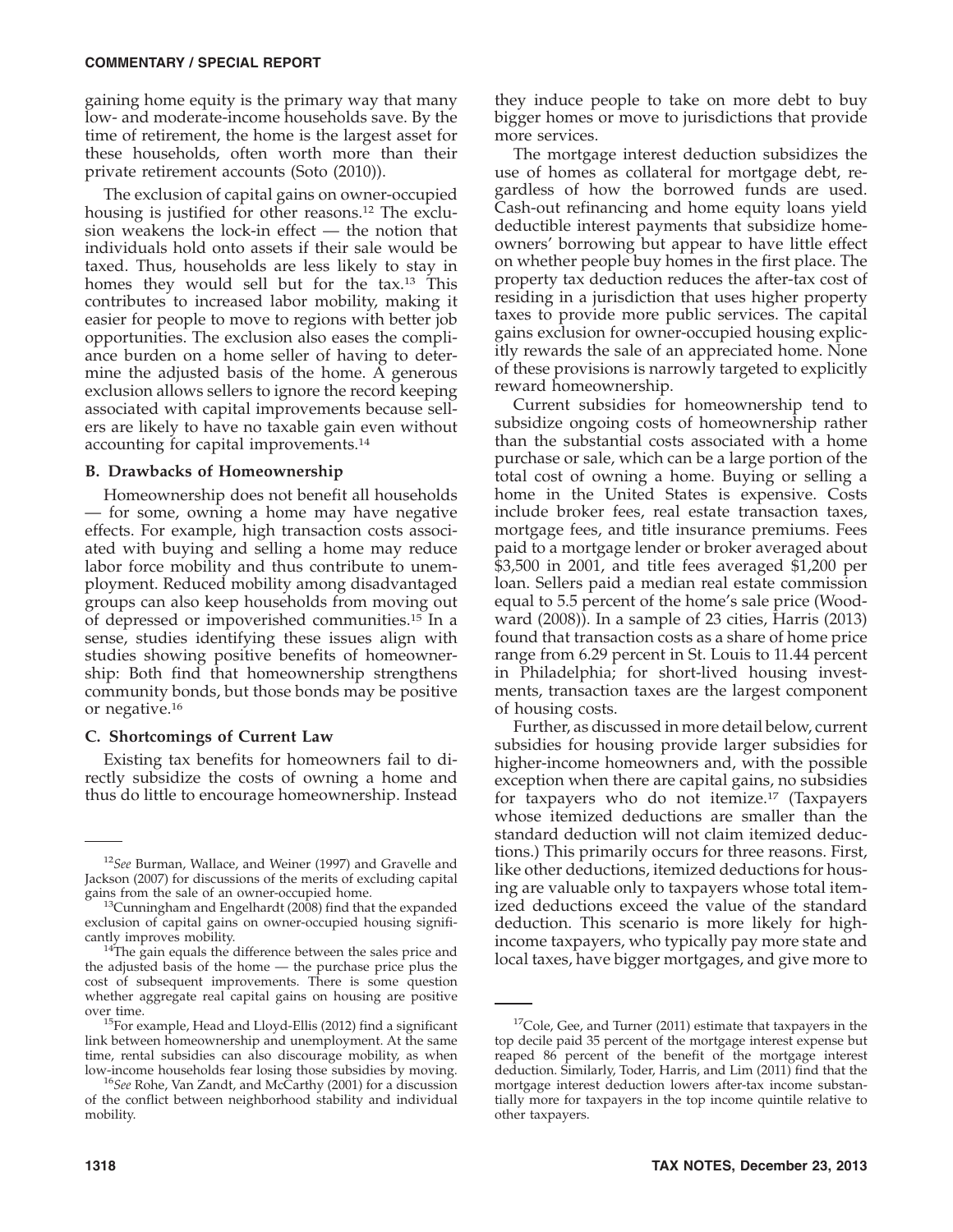charities. Only 30 percent of filers itemize deductions, and the likelihood of itemizing rises with income, as discussed below. Second, itemized deductions are worth more for taxpayers in higher tax brackets. For example, a \$100 deduction saves a person in the 39.6 percent bracket \$39.60 but saves a person in the 10 percent bracket just \$10. Moreover, not only is each dollar of deduction worth more to high-income taxpayers, but these taxpayers also typically have a higher amount of housing deductions above the standard deduction threshold. These factors combined provide high-bracket taxpayers a high subsidy for incurring mortgage interest or property tax liability, while low-bracket taxpayers receive little or no subsidy. Finally, the capital gains exclusion on housing tends to benefit upper-income taxpayers more because, all else equal, wealthier taxpayers tend to own more expensive houses and thus receive larger gains on their homes, and the capital gains rate is zero for taxpayers who are in the 15 percent bracket or below.

Tax expenditures for homeownership also suffer other flaws. The mortgage interest deduction reduces incentives to build equity in a home, with negative effects on housing stability and wealth accumulation. Poterba and Sinai (2011) found that homeowners with sufficient financial assets to repay their mortgage still carry mortgages presumably because of the tax benefits of doing so. This design flaw was evident during the Great Recession, when underwater homeowners included not just those who had recently purchased homes but also long-time homeowners who had taken on new mortgages as the value of their homes increased. In effect, the design of the home mortgage interest deduction added to the risk that homeowners would have negative equity in their homes.

Housing subsidies may also lead to overconsumption of housing, with households choosing to buy second homes and live in more expensive homes than they would otherwise. This overconsumption and overinvestment in housing means that tax expenditures for homeownership lead to underinvestment in non-housing industries by drawing resources away from other investments like small businesses and financial assets. And the overconsumption tends to cause housing prices (and rents) to increase, which may make some low-income homeowners (and renters) worse off than they would be if homeownership were not subsidized.

Further, the property tax deduction, along with deductions for other state and local taxes paid, distorts subnational government behavior. Several studies have found that the deduction of state and local taxes paid leads to both higher spending and a shift toward deductible forms of taxation, such as

income and property taxes (Holtz-Eakin and Rosen (1988); Gade and Adkins (1990); Metcalf (2011)). These deductible forms of taxation tend to be more progressive than the property tax. Thus, while deductions for state and local taxes paid — including the property tax deduction — are regressive in isolation, these deductions may lead to more progressive taxation at the subnational level (Metcalf (2011)). The net distributional effect of the state and local deduction, incorporating the shift in subnational tax schemes, is unclear.

## **D. Guiding Principles for Reform**

Tax-based housing subsidies could be reformed to better target homeownership and limit unintended distortions. The following five guiding principles could help to achieve this goal:

1. subsidize homeownership and the accumulation of home equity rather than subsidizing factors related to homeownership, such as mortgage debt;

2. subsidize purchases of primary residences, not secondary homes or home equity loans;

3. make subsidies available to households choosing between renting and homeownership, which often tend to be low- or middleincome households;

4. avoid incentives that increase disproportionately with the taxpayer's income and tax rate; and

5. account for all costs of homeownership, including the large outlays associated with both the purchase and sale of a home and the ongoing costs of homeownership, rather than just debt and tax costs.

## **III. Proposals for Reform**

Increased recognition that existing tax preferences for homeownership are unequal, ineffective, and expensive has led to calls for change. Proposals include converting the mortgage interest deduction into a flat rate credit, scaling back the size and types of mortgages eligible for special tax treatment, and repealing the property tax deduction. While those suggestions have merit, other changes could better meet policy objectives of raising the homeownership rate of low- and middle-income families, encouraging home equity, and distributing the benefits of homeownership tax incentives more equally.

We do not propose to convert the home mortgage interest deduction to a credit based on interest paid because, like the existing home mortgage interest deduction, a credit insufficiently encourages home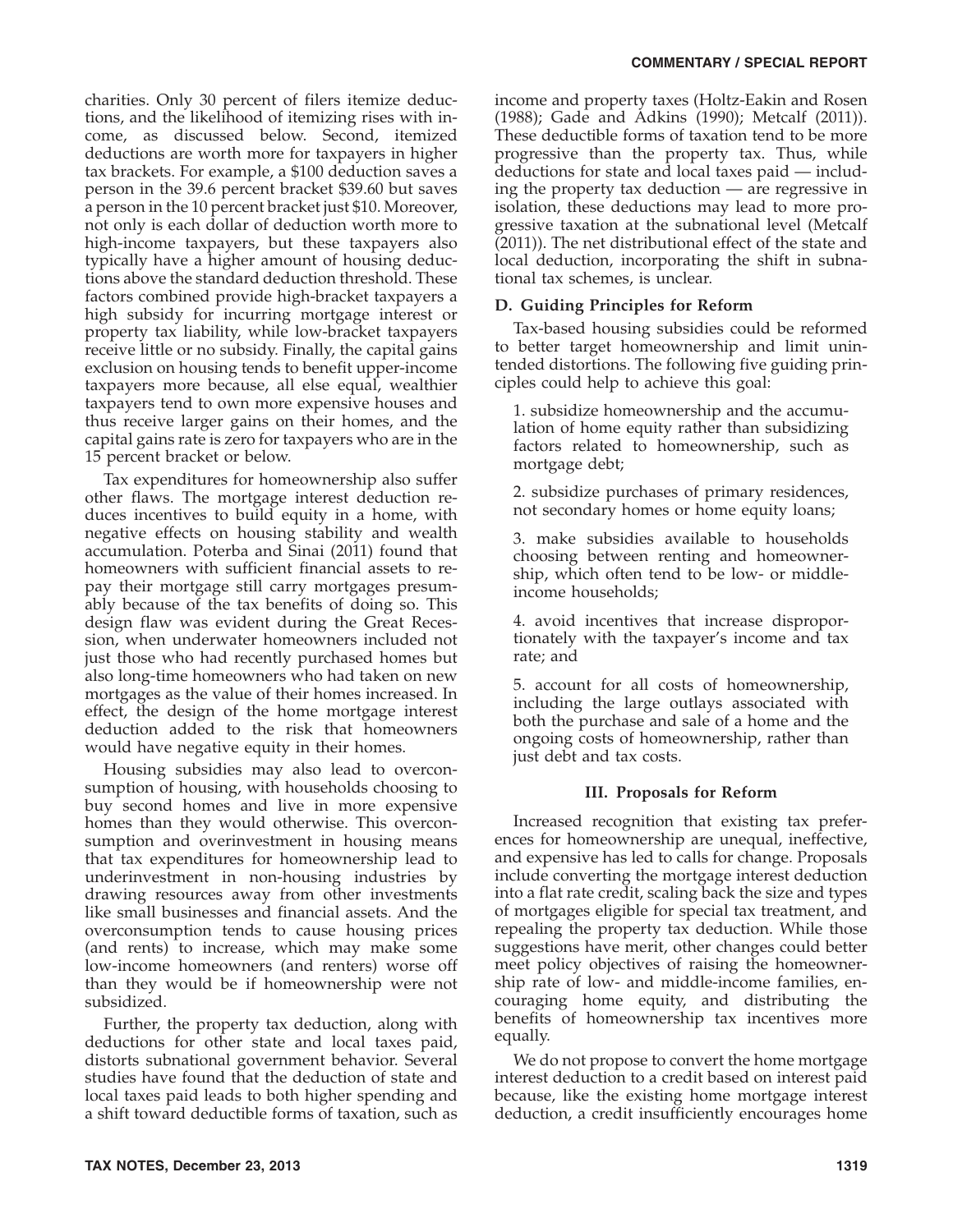equity.18 Both types of subsidies may actually encourage homeowners to borrow more against their homes and thus reduce their net equity ownership.

The existing literature on reforming housing subsidies has largely ignored a more subtle, yet crucial point, when it comes to low- and moderate-income tax units. When the credit rate is above the taxpayer's marginal tax rate, this type of proposal not only removes any incentive for increasing equity ownership but also creates a net subsidy for borrowing. Consider a zero rate taxpayer receiving a 20 percent credit for mortgage interest paid. If the interest received on financial investments equaled \$1,000 and the mortgage interest paid equaled \$1,000, the taxpayer would net \$200 in tax subsidies. Many taxpayers with limited amounts of income subject to tax, particularly retired taxpayers who own their homes and have nontaxed sources of income, such as Social Security, would be encouraged to borrow to the extent legally possible and invest the money elsewhere.

We present three options for reform: a first-time home buyer tax credit, an annual tax credit for homeownership, and a flat rate credit for property taxes paid. Each of these reforms would cap the value of the current mortgage interest deduction at 15 percent and repeal the property tax deduction but would retain the existing tax treatment of capital gains on owner-occupied housing. Keeping a limited interest deduction maintains neutrality between the borrower and the equity owner (with untaxed imputed rent) for the majority of tax units who fall in a tax bracket of 15 percent or below. This would be especially important to new homeowners who have not yet built up much in the way of equity.

Reform proposals frequently include other changes to the mortgage interest deduction, including disallowing the deduction of mortgage interest for second homes, reducing caps on the size of mortgages for which homeowners may deduct interest,19 and eliminating the deduction of interest on home equity lines of credit. While these proposals have conceptual merit, we omit them here, in part because of modeling limitations. Also, our proposed 15 percent limit on the value of the deductions produces somewhat similar results by reducing the deduction's value and avoiding distinctions between the household with mortgages on two modest \$100,000 houses compared with the household with one \$200,000 mortgage.

Finally, we did not model any grandfathering of existing preferences or phase-in of new benefits, a typical part of any broader reform process.

## **A. First-Time Home Buyer Tax Credit**

This proposal would provide home buyers with a refundable credit upon the purchase of a home. Most purchasers would be eligible for a maximum credit equal to \$12,000 for single taxpayers and \$18,000 for married taxpayers. To prevent subsidies disproportionate to the amount of housing purchased, the initial credit value would be set at 21.4 percent of the home price; homes purchased for less than \$56,000 for single taxpayers and \$84,000 for married taxpayers would receive a reduced subsidy.

This credit could be regarded as a subsidy for transaction costs, which create barriers to trade in the housing market and drive down volume.20 Buying or selling a home has substantial transaction costs. Home buyers may pay mortgage broker fees, title insurance fees, and transaction taxes, in addition to many other smaller fees and taxes. Home sellers typically pay transaction taxes and often pay realtor commissions. For those who have owned their homes the median length of time, transaction costs make up an average of 26 percent of total homeownership costs; these costs are the largest homeownership costs for homes owned less than four years (Harris (2013)).

Subsidizing the purchase of a home would more directly encourage homeownership than subsidizing mortgage interest or property taxes paid. The subsidy would be available to all home buyers and its size would not depend on income, making the subsidy much more progressive than the current deductions. This provision would subsidize mobility and later lead to labor force gains by allowing

<sup>&</sup>lt;sup>18</sup>This statement assumes that the credit rate is higher than the taxpayer's marginal tax rate. If the credit rate is lower than the taxpayer's marginal tax rate, the credit could leave a net incentive for equity instead of debt finance.<br><sup>19</sup>The current limit, established in 1987 legislation, is \$1

million and is not indexed to inflation. Other reforms have proposed to limit the maximum deductible mortgage to \$500,000 (the Bowles-Simpson and Domenici-Rivlin deficit reduction proposals), \$300,000 (Alan Viard's recent proposal), and 125 percent of the local median home price (President Bush's 2005 tax reform commission).

<sup>20</sup>Although research on the economic effects of housing transaction costs is thin, a handful of studies suggest that transaction costs drive down the volume of home sales. Dachis, Duranton, and Turner (2011) found that a transaction tax in Toronto — on average 1.1 percent of the housing value reduced the volume of homes sold by 14 percent and drove down housing values by about 1 percent. Best and Kleven (2013) estimated that a temporary 1 percentage point drop in housing taxes in the United Kingdom would lead to a 10 percent jump in sales at the time of enactment, but that a slump in activity would occur after the cut expires. Slemrod, Weber, and Shan (2012) studied the effect of an increase in Washington transfer taxes and found that a 1 percent increase reduces the volume of sales by 0.2 percent.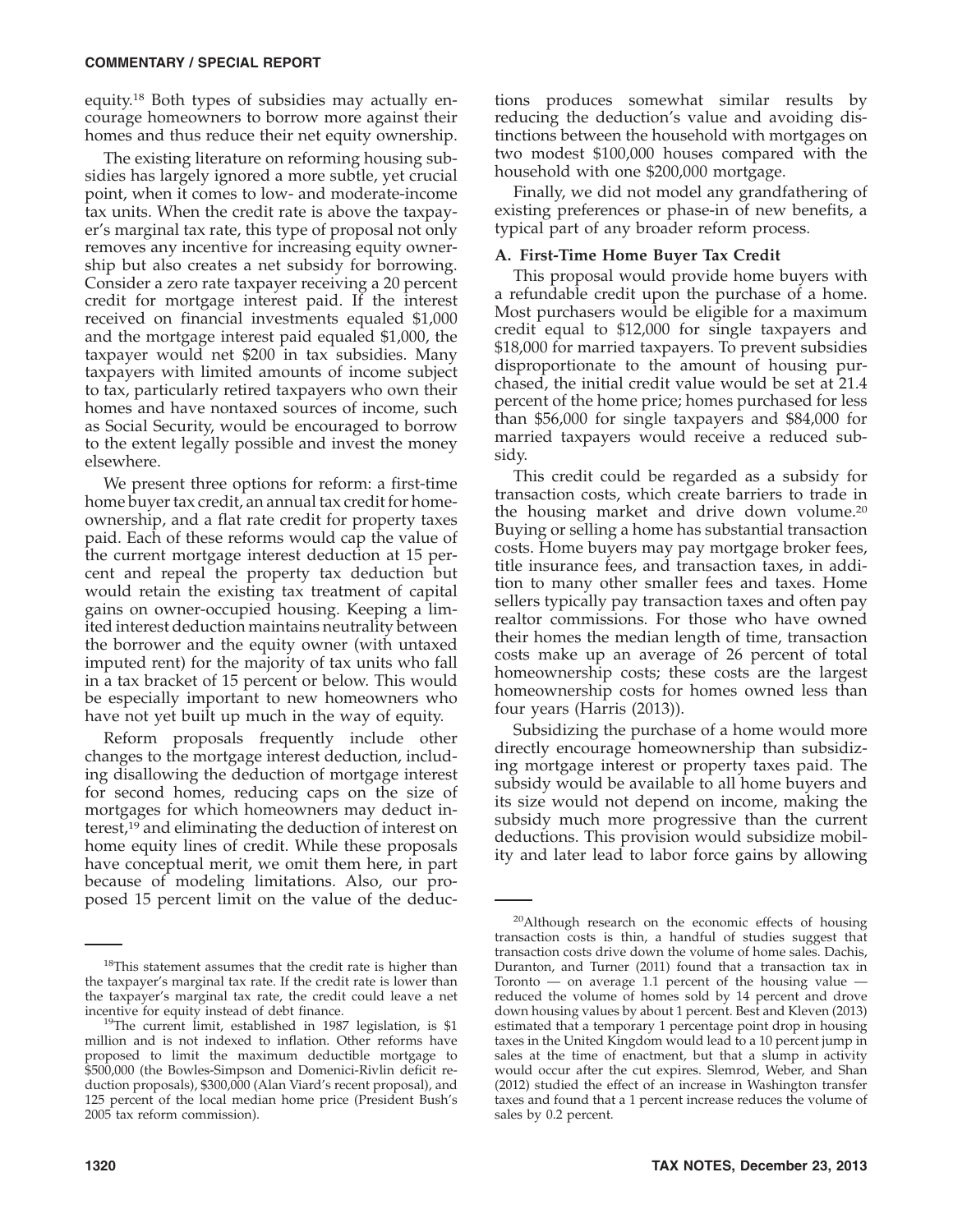workers to migrate to their best-matched employment. Further, capping the value of the subsidy at a level at which most first-time home purchasers would receive the same credit would concentrate total subsidies on homeownership itself and not on the size of a home. It would also decrease incentives for local governments to raise property tax rates.

There are some drawbacks. The principal shortcoming is that the credit could be better related to duration of homeownership. As it stands, longtenured homeowners, with more years of contributing to their communities and higher levels of home equity, receive an identical subsidy for homeownership as do short-tenured owners. By tying the credit to the duration of ownership, homeowners who reside in their homes for an extended period, therefore, would receive a smaller subsidy as a share of the returns from homeownership. Moreover, without limits, some people may benefit from buying an inexpensive home (with a price near the level that maximizes the credit) and immediately selling it.

At a minimum, there probably should be a minimum homeowner tenure period to qualify for the subsidy (two years, the threshold for the CGT exemption, might be appropriate). Or the IRS may be permitted to recoup the credit, or a portion of the credit, from homeowners who sell their homes after purchase — that is, a prorated recapture of the credit for sales that occur within a given number of years from purchase. However, recapture provisions would require the IRS to monitor the use of credits by individuals over time.<sup>21</sup> Although this is likely not an insurmountable problem, it probably requires some administrative compromises.

## **B. Property Tax Credit**

This proposal would give homeowners a refundable 35.8 percent credit for property taxes paid up to a maximum benefit of \$1,400 for single filers and \$2,100 for married taxpayers filing jointly; the caps would not be binding for most taxpayers. The credit would not phase out at higher income levels — all homeowners could claim the full tax preference. This approach would refocus tax subsidies away from mortgage interest and property tax deductions toward a credit for property taxes paid, which would lower the cost of homeownership for many taxpayers.

Property taxes are a substantial cost for homeowners. The median property tax paid in 2009 was \$1,917, ranging from a high of \$6,579 in New Jersey

to a low of \$243 in Louisiana. Homeowners who itemize can deduct the state and local taxes they pay — including property taxes — on their federal tax returns. Nonetheless, Harris (2013) finds that after-tax property taxes make up 20 percent of the total cost of homeownership for the median homeowner (including transactions costs). Although the deduction drives down the after-tax cost of property taxes, it does so only for taxpayers who itemize deductions. Moreover, because the per-dollar benefit of the deduction equals the marginal tax rate, it is most valuable for high-income taxpayers.

This proposal would offer several benefits. Switching the housing subsidy away from mortgage interest and toward property tax would continue to subsidize ongoing costs of homeownership while eliminating some of the incentives for homeowners to take on larger mortgages, particularly when financing other consumption. The single subsidy rate would equalize the value of the credit across income levels. Because the subsidy is relatively modest, substituting it for the current deductions would provide substantial deficit reduction.

The proposal would also have drawbacks. Because the federal government would effectively incur more than a third of the cost, it would encourage state and local governments to raise property tax rates. As a result, the proposal could induce a shift not only toward property taxes over other types of taxes but also toward local government revenue away from state tax collections. This policy is also less consistent with economic justification for subsidizing homeownership relative to the other two proposals considered here. It is unclear whether property taxes should be deductible at all, given that many regard property taxes as payments for government services. Further, homeowners with larger property tax bills would receive larger subsidies than those with low property taxes, even though there is no evidence of societal benefits to paying higher property taxes.

#### **C. Homeowner Tax Credit**

The proposal would give all homeowners an annual fixed dollar credit — \$870 per year for single taxpayers and \$1,300 per year for married taxpayers. The credit would phase out at the same income limits as the deductibility of IRA contributions between \$59,000 and \$69,000 for single taxpayers and \$95,000 and \$115,000 for married taxpayers filing jointly in 2013.22 Taxpayers owning a home

<sup>21</sup>Even with a short recoupment period, however, the subsidy would pose administrative challenges for the IRS, which would have to determine taxpayer eligibility based on the timing of prior home purchases.

<sup>&</sup>lt;sup>22</sup>The phaseout would be based on modified adjusted gross income, which would equal AGI plus one-half Social Security benefits plus tax-exempt interest.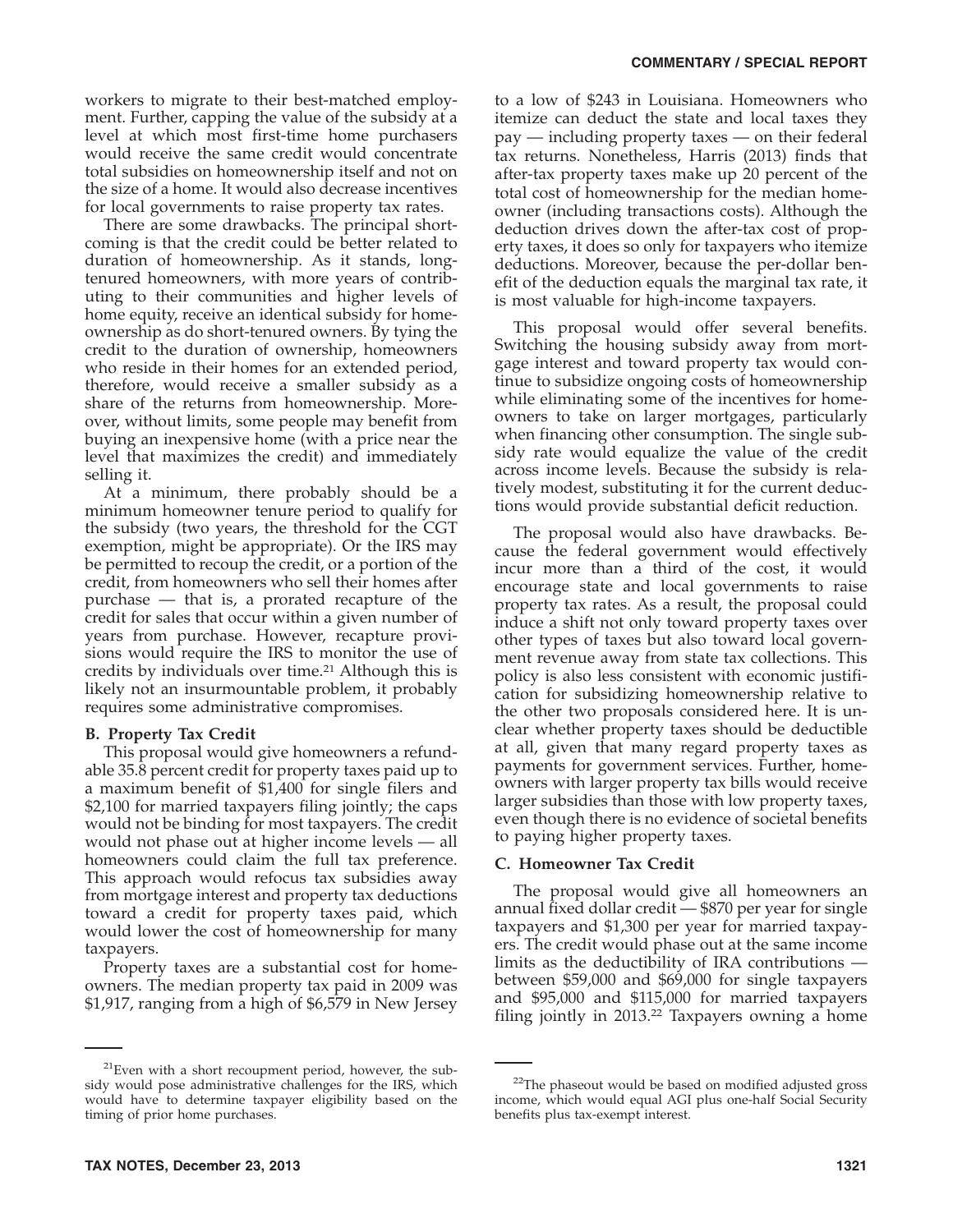for part of a year would receive a partial subsidy, and the credit would be claimable only on one home at a time.

This credit would subsidize homeownership more directly than existing tax preferences. Because it would encourage homeownership in general rather than buying a bigger home or taking out a larger mortgage, the credit would promote the positive externalities of homeownership. Research has shown that the societal benefits of homeownership are unrelated to the cost of the home. Thus, there is little economic justification for basing the tax subsidy on home price. Moreover, unlike the first-time home buyer credit proposed above, this credit would maintain its value throughout homeownership. The credit's fixed dollar value and phaseout at higher income levels would also concentrate its impact on low- and middle-income homeowners, who are more likely to be on the homeownership margin.

One drawback to this proposal is that phasing out the credit would raise a recipient's marginal tax rate in the phaseout range. Further, although the tax laws generally do not make geographical distinctions regarding the size of benefits, some might object that the credit would cover a larger fraction of home costs in regions with low-priced houses and typically lower incomes than in regions where house prices are high. Another objection is that those who already would benefit from the favorable treatment of equity in a home (the nontaxation of imputed rent) could receive a double tax subsidy. The phaseouts deal only partly with this concern.

## **IV. Distributional and Revenue Effects**

The existing tax preferences for owner-occupied homes favor ownership by higher-income taxpayers.23 With the mortgage interest and property tax deductions, the two largest homeownership tax expenditures, favoritism occurs because deductions are worth more to taxpayers in higher tax brackets and because taxpayers with lower incomes tend not to itemize. For example, just 37 percent of tax units in the 15 percent bracket itemized deductions in 2010 compared with 89 percent in the top bracket (Harris and Baneman (2011)). Thus, these deductions have no value for the 88 percent of low- and middle-income taxpayers who do not itemize and are worth little to those low- and middle-income taxpayers who do.

The tax savings from the mortgage interest and property tax deductions, measured as a share of after-tax income, increase with income except for the very top of the income distribution. Repealing the mortgage interest deduction would hardly change average after-tax income for taxpayers in the bottom two quintiles but would reduce income by 0.4 percent for middle-quintile taxpayers (Table 1). Those in the top quintile would see their aftertax income decline by more than 1 percent. Because the mortgage interest deduction is capped, the benefit tapers for those at the top: Repealing the mortgage interest deduction would cut average after-tax income by just 0.5 percent for the highestincome 1 percent.24

The property tax deduction shows a similar distributional pattern but is worth less for most taxpayers. Like the mortgage interest deduction, the property tax deduction has almost no value for taxpayers in the bottom two quintiles. On average across all taxpayers in a quintile, repealing the property tax deduction would lower middlequintile income by 0.2 percent, fourth quintile income by 0.3 percent, and top quintile income by 0.4 percent.

All three proposed reforms would make the tax system more progressive but to different degrees. Each would retain the current rate schedule and standard deduction, even though the standard deduction partly serves as a deduction in lieu of some of those we limit (a broader reform could reconsider its design as well). These reforms, of course, would spread the benefits of the tax preferences to households with less income, although in aggregate the reforms keep the aggregate tax burden for all tax units unchanged.

Introducing a first-time credit for a home purchase, in combination with the 15 percent limit on mortgage interest deductibility and elimination of the property tax deduction, would spread tax preferences for home ownership more evenly across the income distribution.25 On average, taxpayers in the bottom quintile would see their after-tax income rise by 1.1 percent, even though relatively few taxpayers purchase a home in any given year (Table

<sup>23</sup>Whether they are regressive depends on how one views other parts of the tax code. For instance, the standard deduction offers low- and middle-income taxpayers more deductions than they would get if they itemized.

<sup>&</sup>lt;sup>24</sup>Estimates of the effect on high-income taxpayers are upper bounds; taxpayers with financial wealth can ease the impact of a limitation on deductions for housing by reshuffling their portfolios. The estimates presented here assume that repeal would reduce aggregate tax savings and apply the same elasticity for all income groups.

 $25$ Our modeling of the first-time home buyer credit was limited to calculating the effect of a one-time credit because, from our data, we could not determine whether a newly purchased home merely replaced another one. These results, therefore, should be considered only suggestive, mainly regarding the distributional result.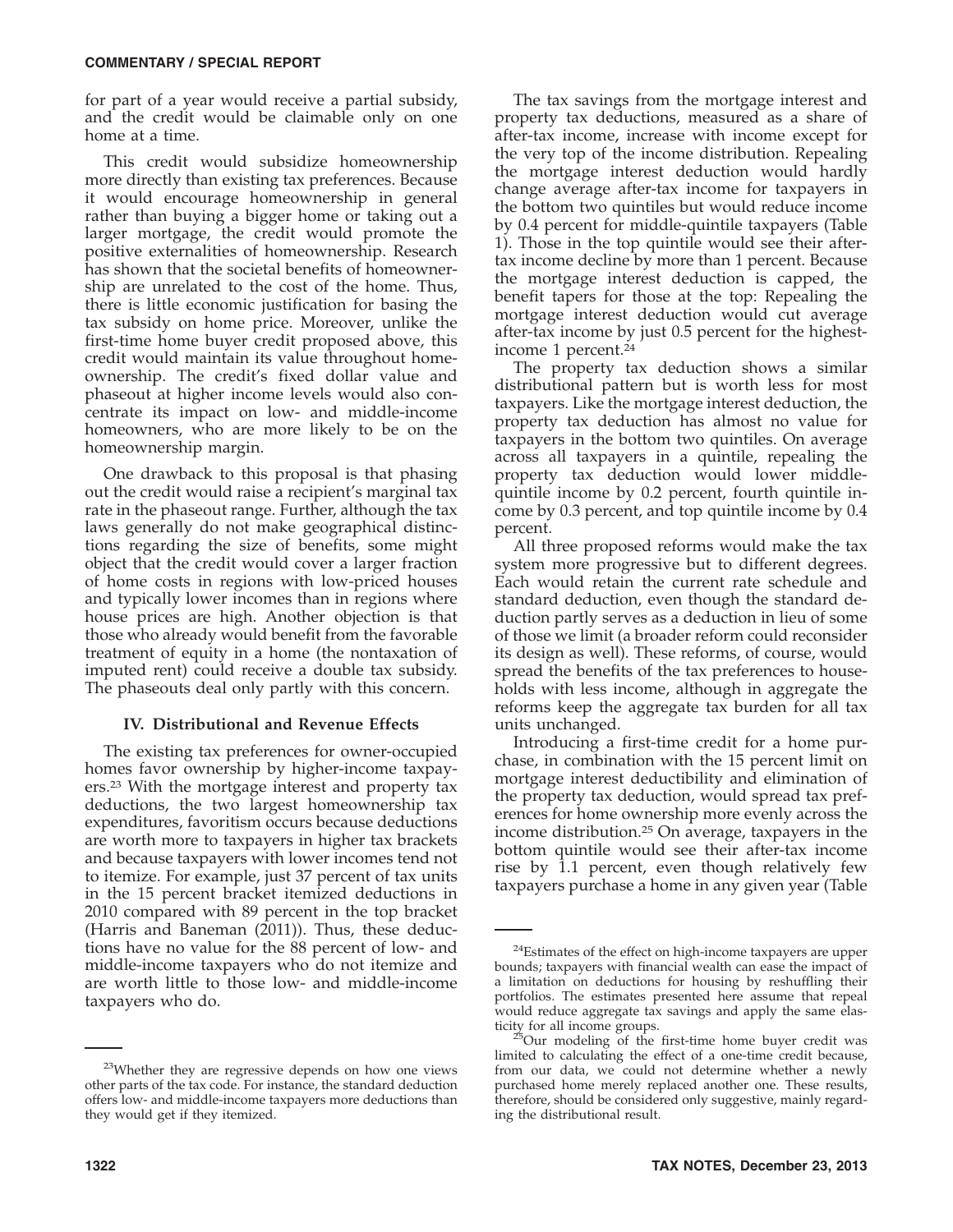2). Taxpayers in the middle three quintiles would see their after-tax income rise by 0.2 to 0.7 percent, while taxpayers in the top income quintile would see their after-tax income fall by 0.5 percent. Those in the 90th to 99th percentiles would incur the largest losses.

Implementing a credit for property taxes paid, again in conjunction with a 15 percent limit on mortgage interest deductions and elimination of property tax deductions, would also redistribute the tax benefits of homeownership to lower-income groups, but less dramatically. Taxpayers in the bottom three income quintiles would see their average after-tax income increase by about 0.5 percent; those in the fourth quintile would gain 0.2 percent (Table 3). Taxpayers in the top income quintile would see their after-tax income fall by 0.4 percent. Almost no taxpayers in the bottom three quintiles, and just 15.9 percent of taxpayers in the fourth quintile, would see their taxes rise.

The annual credit for homeownership would be the most progressive of the three reforms. The reform would raise average after-tax income by nearly 2 percent for the bottom quintile and by 1.4 percent for the second quintile (Table 4). Middle quintile taxpayers would see their after-tax income rise an average of almost 1 percent. Taxpayers in the top quintile would experience an average income drop of 0.8 percent — 70.8 percent of taxpayers in that quintile would see their taxes rise.

The reforms would have differing distributional effects across demographic groups. For instance, once fully implemented, a first-time home buyer credit would concentrate benefits earlier in the life cycle of the taxpayer, an effect we cannot easily display in a one-year distributional table.

By design, the combination of limited deductions and new housing tax incentives would be revenueneutral over 10 years. After accounting for taxpayer behavior to reduce mortgages if they had other liquid assets, the mortgage interest and property tax limitations would raise \$754 billion over 10 years, an amount that was then used to pay for the various options.26

#### **V. Home Price Effects**

Changing the tax treatment of owner-occupied housing would also affect home prices. Taxes influence house prices through four channels: the aftertax cost of mortgage interest, the after-tax cost of property taxes, the opportunity cost to housing equity (that is, the return on assets that could be invested elsewhere), and the transaction costs related to the purchase and sale of a home. Each reform would affect these channels differently.27

All three reforms — the combination of limited housing deductions plus new incentives for housing — would raise home prices in the 23 cities analyzed, but the magnitude and pattern of changes would vary (Table 5). The first-time home buyer tax credit would raise prices modestly in most cities. Price changes would range from unchanged (Honolulu and Los Angeles) to a 1.7 percent increase (Atlanta), with a median increase of 0.5 percent. The property tax credit would affect house prices more in both directions. Changes would range from a 1.9 percent decline (Honolulu) to 4.2 percent gain (Detroit). The median increase would be 1.2 percent. Prices would rise in 17 cities and fall in six. Price effects of the annual credit would vary even more, ranging from a 2.2 percent drop (Los Angeles) to a 9.6 percent increase (Detroit), with a median rise of 0.3 percent. Steep increases in three cities — Atlanta (7.1 percent), Detroit (9.6 percent), and St. Louis (5.8 percent) — skew the 1.1 percent mean increase. Prices would rise in 14 cities and fall in nine. House price effects would also differ across price of market; on average, more expensive markets would see small gains or price reductions while less expensive markets would see larger gains. A detailed distribution of price effects by income class is beyond the scope of this report.28

Rising home prices are generally a positive outcome but also have some negative implications for some taxpayers. First, rising home prices often

<sup>28</sup>We also do not engage in the distributional effect over time of how tax changes get capitalized into prices.

<sup>26</sup>We first estimated the revenue gain from eliminating the property tax deduction and limiting the mortgage interest deduction to 15 percent. Absent behavioral change, these limitations would raise \$822 billion in gross revenue over 10 years. However, because some taxpayers would pay down part or all of their mortgages and otherwise change their behavior, the gross revenue gain would be reduced by an estimated \$68 billion over 10 years — \$59 billion because of mortgages paydowns and \$9 billion as the result of other behavioral responses. The elasticity of the mortgage paydown is in line with Poterba and Sinai (2011), who find that the revenue gain from eliminating the mortgage interest deduction in 2003 would **(Footnote continued in next column.)**

be reduced by 24 percent — from \$72.4 billion to \$58.5 billion —

because of taxpayers paying down their mortgage debt. 27To model home price effects, we estimate changes in the user cost of housing investment in 23 U.S. cities. Using data on city-specific factors such as tax rates, rent-to-price ratios, loanto-value ratios, transaction costs, and interest rates, we model the change in the user cost of housing investment and then translate the change in user cost into a change in home prices. We assume that housing stock is fixed, which means that these estimates can either be interpreted as upper bounds or as short-run estimates depending on one's beliefs about housing supply elasticity. We also assume that home price effects in any city are the weighted average of the effects across statutory tax rates. The method is described in greater detail in the Appendix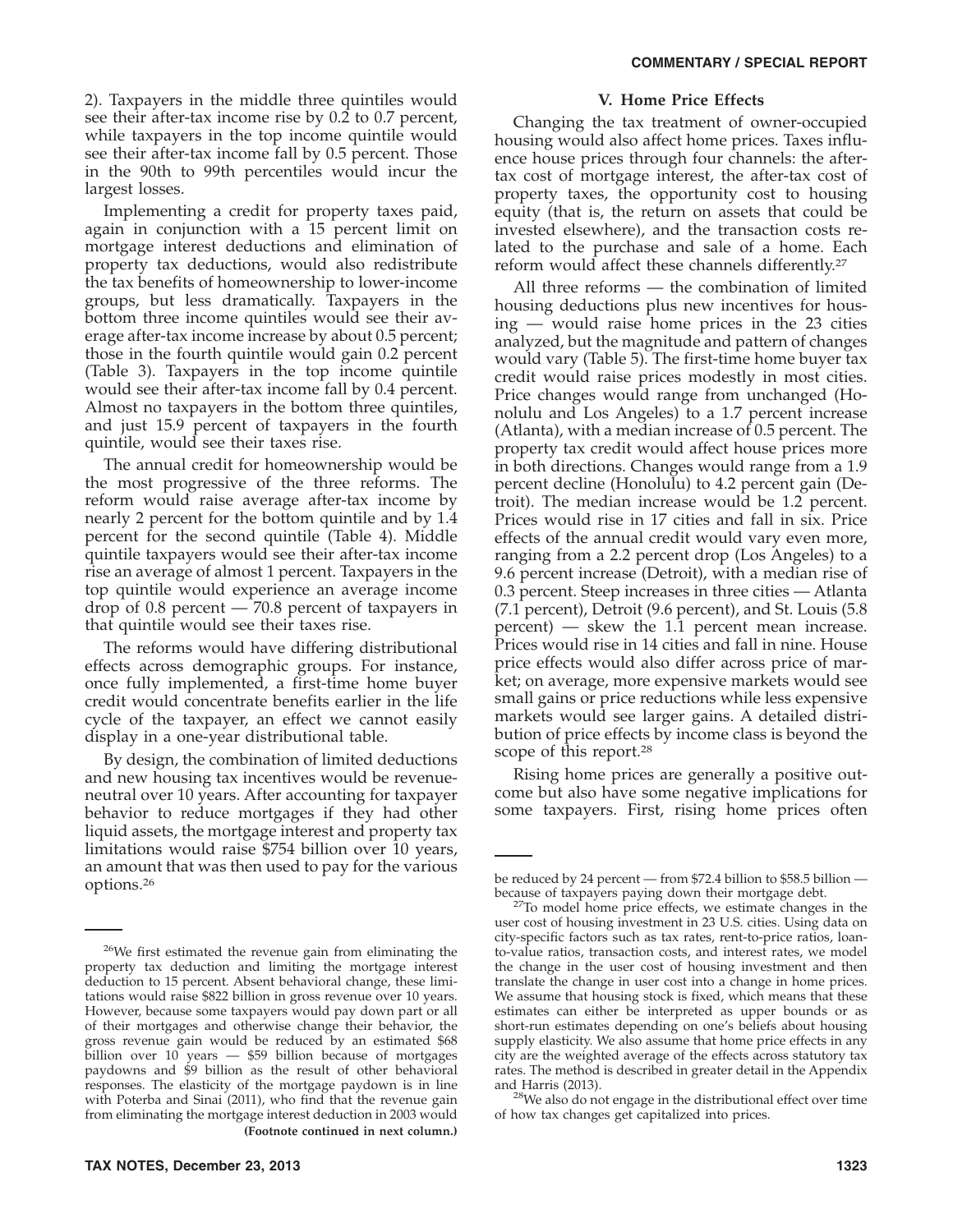#### **COMMENTARY / SPECIAL REPORT**

result in higher property tax payments, although this effect typically occurs after a several-year lag. Second, rising home prices make home buying more expensive for taxpayers who have yet to purchase a home. From this perspective, rising home prices can be seen as a transfer of wealth from younger generations to older ones.

## **VI. Conclusion**

The current tax preferences for homeownership have many shortcomings. They are regressive and expensive. They encourage excess mortgage borrowing and overconsumption of both housing and non-housing goods and services, while often doing little to promote homeownership. Many tax reform proposals have sought to change existing tax preferences for homeownership, generally with a goal of making them more progressive and more effective in promoting homeownership instead of the purchase of larger homes. Most proposals would limit tax deductions for mortgage interest or property taxes and turn them into credits. Those proposals would make tax preferences for housing more progressive but, in our view, would also give insufficient attention to the buildup of home equity and their potential for further promoting excessive debt, particularly for low- and moderate-income households.

We examine three policies that would directly promote homeownership. A first-time home buyer credit would help people purchase their first homes and begin accumulating housing equity. A generous refundable tax credit for property taxes paid would reduce the costs of owning a home throughout the homeowner's tenure, as would an annual fixeddollar tax credit for homeownership. We calibrate each proposal to be revenue neutral over 10 years in combination with eliminating the deductibility of property taxes paid and capping the value of the mortgage interest deduction at 15 percent. All three of these policies would radically change the incentives for homeownership in the United States.

These options are meant to be representative, and there are variations that would achieve basically the same objective. For instance, mimicking current law, the cap on mortgage interest deductions could be based on the size of a mortgage rather than the taxpayer's tax rate.29 Almost any dollar limit could also be set at a different level and phased in over time.

With no other changes to the tax code, these policies would be decidedly progressive, generally increasing after-tax income for the bottom three quintiles while sharply reducing after-tax income in the 80th to 95th percentiles. The progressivity of any broad-based reform should be considered in the context of the whole package, not piece by piece. Thus, progressivity in reform tends to be determined mainly by the rate schedule, the relative gains and losses of households with children by items like the child credit, and earned income tax credit. Even though the reforms modeled here tend to be progressive, their objective relative to current law is to encourage further asset accumulation in the population, particularly among low- and moderate-income households, and to reduce the existing incentives for borrowing. Targeting by income makes the subsidies more effective at encouraging homeownership than current law.

All three policies would raise demand for housing, pushing prices up an average of about 1 percent for a sample of U.S. cities. Price changes depend on market conditions; prices would rise in some cities and fall in others.

The policies would have different incentive effects. The first-time home buyer tax credit would offset the high transaction costs of buying or selling a home and thus reduce the high frictions inherent in the housing market. This strategy may appeal to those who view homeownership as a valuable tool for generating wealth and building assets. The annual subsidy and property tax credit would reduce the ongoing costs of owning a home and thus might appeal to those who want to encourage homeownership as a mechanism for improving civic engagement and maintaining the stock of housing.

While we generally consider these policies superior to existing law along many dimensions, they also have limitations. The first-time home buyer tax credit would require some additional administrative mechanisms to track use over time and, unless recaptured upon sale, would disfavor long-tenured homeownership. The annual subsidy, in conjunction with limits on itemized deductions, would do little to directly address the high cost of buying or selling a home. The property tax credit might encourage state and local governments to raise property taxes and spend more, perhaps leading to overconsumption of local government services. All three policies would reduce the number of itemizing tax units. This would simplify filing for many households, but it would also reduce tax incentives for other deductible activities such as charitable giving. Finally, we modeled these reforms only on a deficit-neutral basis, although they would more likely form only part of a larger budget or tax reform effort.

 $29A$  cap based on a tax bracket, as modeled here, creates one additional element of complexity for the taxpayer, since some would no longer be able to compare their total amounts to be itemized with the standard deduction to determine whether to itemize or not. Typical tax software could complete this fairly easily.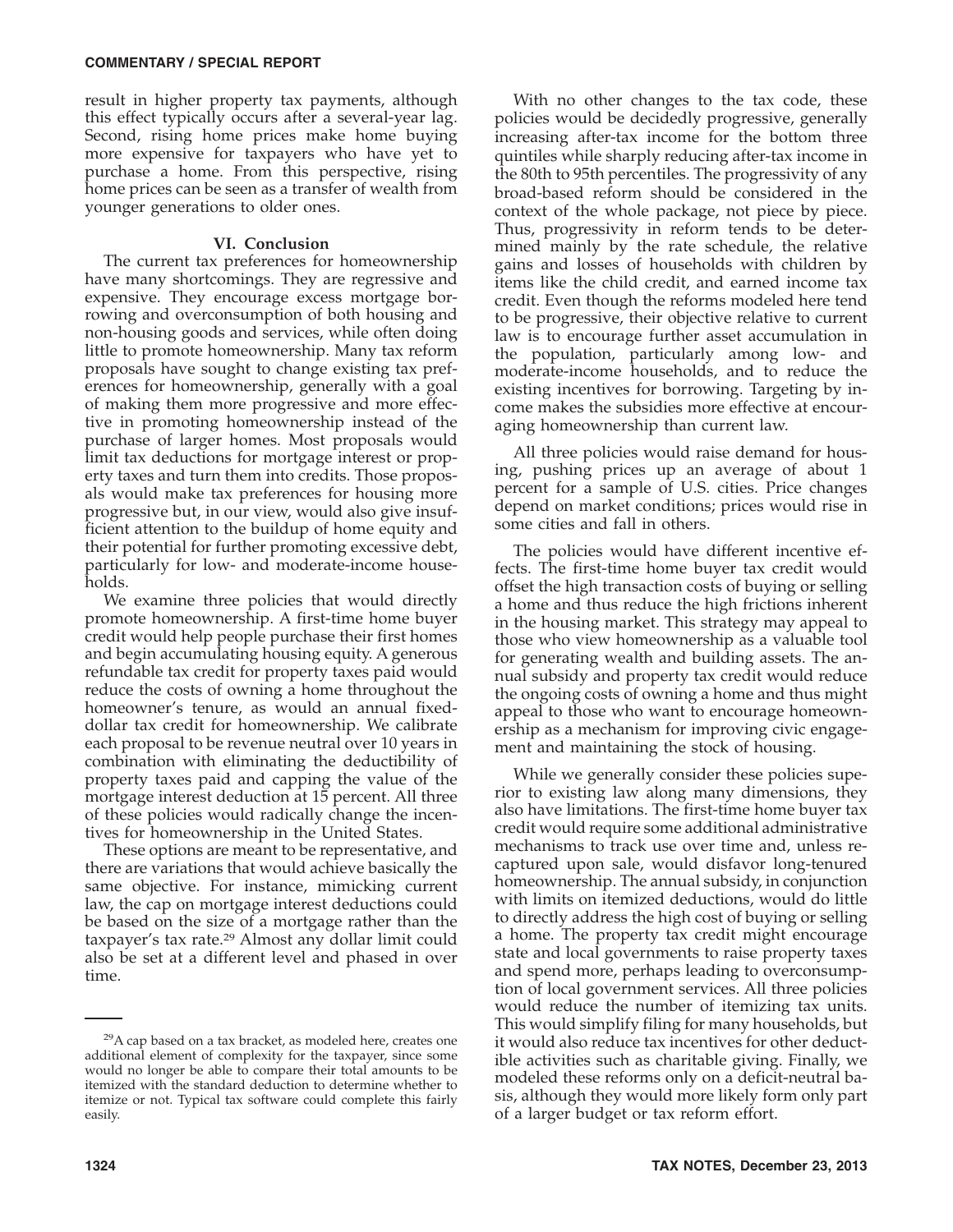## **VII. Appendix: Methodology**

Distributional effects were modeled using the Urban-Brookings Tax Policy Center's microsimulation model. This large-scale microsimulation model produces revenue and distribution estimates of the U.S. federal tax system. It is similar to those used by the Congressional Budget Office, the JCT, and Treasury's Office of Tax Analysis.

The model is based on data from the 2004 publicuse file (PUF) produced by the IRS Statistics of Income Division.30 The PUF contains 150,047 records with detailed information from federal individual income tax returns filed in the 2004 calendar year. We attach additional information on demographics and sources of income that are not reported on tax returns through a constrained statistical match of the PUF with the March 2005 Current Population Survey (CPS) of the U.S. Census Bureau. This statistical match also generates a sample of individuals who do not file income tax returns (nonfilers). The data set combining filers from the PUF (augmented by demographic and other information from the CPS) and nonfilers from the CPS allows us to carry out distribution analysis on the entire population rather than just the segment that files individual income tax returns, and to model tax proposals that would potentially affect current nonfilers.

To estimate the effects of the proposed credit for home purchases, we needed to impute whether taxpayers in our database had purchased a house during the tax year and if so, the purchase price of the house. The main data source that we used in the imputations came from the Survey of Consumer Finances (SCF). The SCF is a triennial household survey sponsored by the Board of Governors of the Federal Reserve System. It aims to collect information on U.S. families' incomes, assets, and use of financial services. We used data from the 2004, 2007, and 2010 rounds of the SCF to estimate the coefficients used in the imputations for the tax model. To pool these years, we inflated the income data for 2004 and 2007 using the consumer price index for all urban consumers from the Bureau of Labor Statistics and similarly inflated house price data by

the housing price index from the Federal Housing Finance Agency. We found targets for the number of home purchases and the mean price of homes sold in 2009 from the Census Bureau's Survey of Construction and the National Association of Realtors' existing home sales data series. The Survey of Construction provides monthly data on starts, completions, features, and sales of new homes in the United States that it collects mainly from permit-issuing offices. Similarly, the National Association of Realtors tracks sales of existing homes through surveys of realtor associations and boards. By pooling these two sources, we were able to estimate the number of houses sold in 2009 and their mean price.

The first step of the imputation was to impute a flag for taxpayers who had purchased a house during the tax year. The SCF asks respondents about their principal residence, including the type of residence, ownership status, year of purchase, and price at the time of purchase. We created a dummy variable for purchasing a home in the past year and ran a probit regression of purchasing a home on a group of variables that the SCF shares with the tax model database. These variables included the number of dependents, marital status, age of household head, and natural logs of income from passthrough businesses, farms, interest, dividends, rents and royalties, pensions, capital gains, and total income. We also included dummy variables for whether a household itemized deductions or filed Schedule C or Schedule E.

With the coefficient estimates from the probit regression, we estimated the probability that a taxpayer in the tax model database had purchased a home during the tax year. We limited the taxpayers that could possibly be chosen as new homeowners to nondependent taxpayers who had paid property taxes or mortgage interest during the year. We then drew a number from a uniform distribution and used the difference between each taxpayer's imputed probability and its random draw to assign new homeowner status. Taxpayers with the largest differences were chosen as new homeowners until we hit our target number of home purchases for 2009, which was 4,715,000 homes.

After selecting a set of taxpayers as new homeowners, we imputed the price of these taxpayers' new homes. Using SCF data on the house prices of families that purchased a home in the previous year and the same set of independent variables, we ran an ordinary least-squares regression. We applied the coefficient estimates from this regression to impute a house price for the taxpayers chosen as new homeowners in the tax model database. Then, based on the distribution of imputed house prices and a randomly drawn factor, we assigned each

<sup>30</sup>Future versions of the Urban-Brookings Tax Policy Center microsimulation model will be based on more recent SOI data.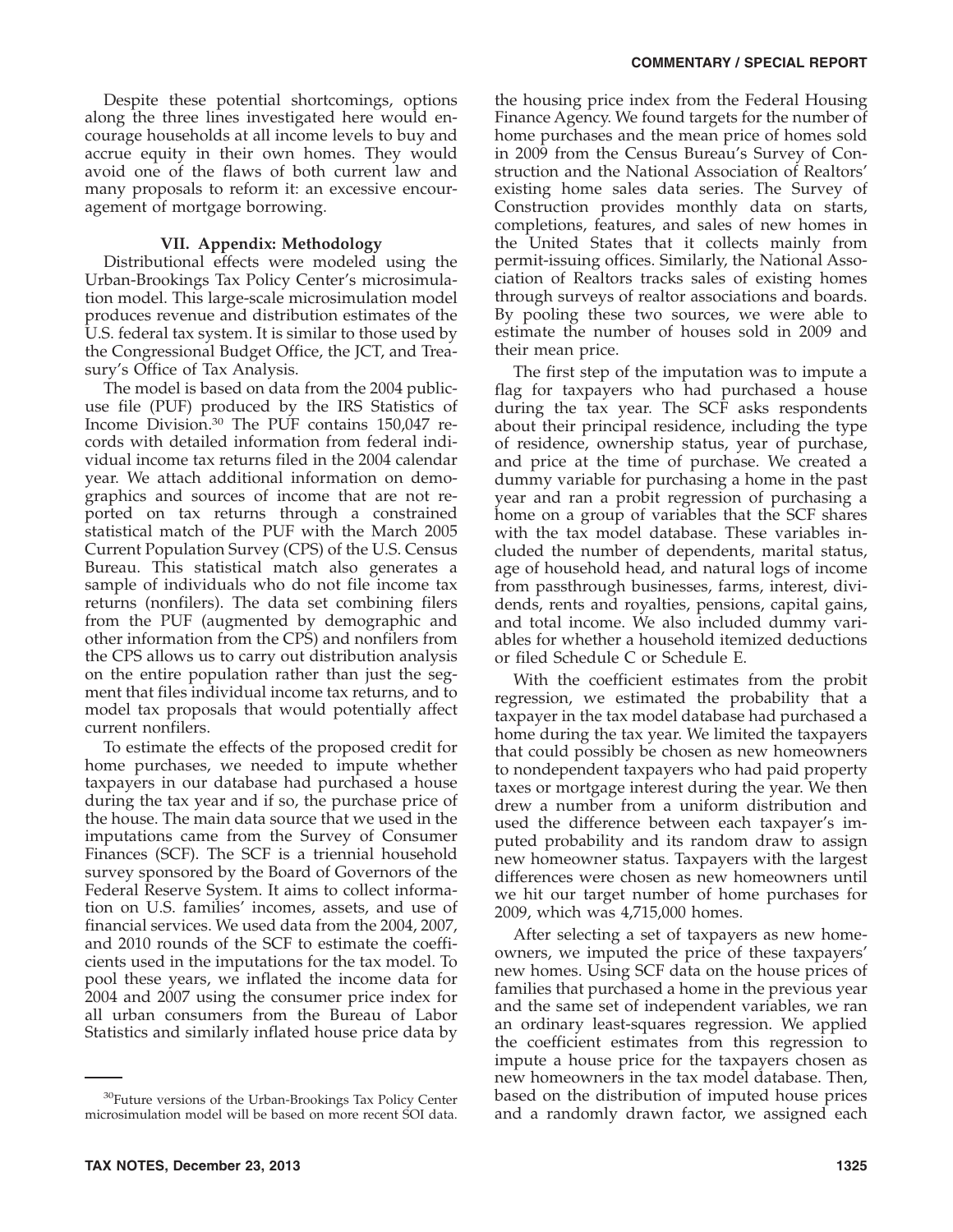taxpayer to a percentile value. To calibrate the predicted house prices to observed 2009 prices, we used this percentile to match taxpayers to the distribution of house prices reported in the SCF. Finally, we scaled all the imputed house prices so that their mean was \$216,884 — the target mean house price for 2009. For years after 2009, we assumed that the population of new homeowners looked the same in terms of income and demographic features. Also, we used the CBO's projections of the Federal Housing Finance Agency housing price index to grow housing prices in later years.

Estimates of home price changes are produced using a ''discrete-period'' model developed by Harris (2013). The discrete-period housing model accounts for transaction costs and housing tenure. In equilibrium, consumers set the net present value of renting for K periods equal to the net present value of owning. Initial transaction costs (that is, those paid by the buyer) are denoted as  $T^0$  and are expressed as a share of the price. Back-end transaction costs (that is, those paid by the seller) are denoted as *T<sup>K</sup>* and are also expressed as a share of the price.<sup>31</sup> In addition to transaction costs, consumers also consider the net present value of after-tax mortgage interest payments and property taxes paid, the opportunity cost of housing equity, and appreciated housing (π). As in the standard user cost model, because of the high deduction for capital gains on owner-occupied housing, returns to housing investment are assumed to be untaxed. In the equation below, λ equals loan-to-value ratio, *Y* equals the deduction rate for mortgage interest and property taxes paid,  $\tau^P$  equals the tax rate for property taxes paid,  $\tau^{cg}$  equals the tax on capital gains, *i* is the discount rate,  $r_t^M$  is the mortgage interest rate,  $r<sup>F</sup>$  is the return to financial assets, and *P* is housing price:

$$
\begin{aligned} \boldsymbol{\Sigma}_{t=1}^K \, &\frac{\mathbf{R}_t}{(1+i)^t} = \boldsymbol{p} T^0 + \, \boldsymbol{p} \, \boldsymbol{\Sigma}_{t=1}^K \left[ \frac{\lambda \boldsymbol{r}_t^M \, (1-\tau^y) + \tau_t^P \, (1-\tau^y)}{(1+i)^t} \right] \, + \\ &\boldsymbol{p} \left[ \frac{(1-\lambda) \big( (1+r^F (1-\tau^{cg}) \big)^K \, - \, (1-\lambda) \big)}{(1+i)^K} \right] + \, \boldsymbol{p} \left[ \frac{(1-\pi)^K \, (T^K)}{(1+i)^K} \right] \end{aligned}
$$

The model simulates changes in the cost of housing investment and housing prices for 23 metropolitan markets for which rent-to-price ratios are available. The unit of observation is the statutory tax rate in each metropolitan market; the cityspecific effects are the weighted average of changes across the changes by hypothetical taxpayers in each statutory tax rate.

In modeling the price effects of the first-time home buyer tax credit and the annual homeowner tax credit, it was necessary to translate the nominal amount of the credit into a percentage of house value. To do this, we used home price data from the Zillow home value index, a monthly estimate of the dollar value of homes by geographic region (including metropolitan areas). The values are seasonally adjusted calculations based on Zillow's proprietary estimates of the value of each property in the geographic area; these estimates in turn are based on neighborhood and home characteristics as well as recent non-foreclosure house transaction data. In addition to the median home price estimates, Zillow collects and reports data on several other statistics, including the value and number of homes sold each month and information on initial home listings (see Yeng (2012) for additional information). There are noticeable limitations in the data coverage. Data on some large metro areas, including Houston and St. Louis, are unavailable. Statistics for these cities have been imputed based on other available data.

For each metropolitan area, Zillow produces data by three price tiers: low, medium, and high. For the first-time home buyer tax credit and the annual homeowner tax credit, we assumed that taxpayers in the 0 and 10 percent brackets owned homes in the lower tier, taxpayers in the 15 percent bracket owned homes in the middle tier, and taxpayers in the 25, 28, 35, and 39.6 percent brackets owned homes in the top tier. In modeling the first-time home buyer tax credit, we assumed that the price effect was weighted by the annual turnover rate in each metropolitan city as determined by the ratio of homes sold to existing structures in each metropolitan market.

## **References**

- Michael C. Best and Henrik J. Kleven, ''Housing Market Responses to Transaction Taxes: Evidence From Notches and Stimulus in the UK,'' working paper (2013).
- Bipartisan Policy Center, ''Restoring America's Future: Reviving the Economy, Cutting Spending and Debt, and Creating a Simple, Pro-Growth System'' (2010).
- Leonard E. Burman, Christopher Geissler, and Eric J. Toder, ''How Big Are Total Individual Income Tax Expenditures, and Who Benefits From Them?'' 98 *Am. Econ. Rev.* 79 (2008).

 $31$ Transaction costs are estimated as a share of the price, but the relationship between price and transaction costs is not always straightforward. For example, title charges are not only exclusively a fixed cost but are also a function of the loan amount. Although realty fees have a fixed component, they are mostly a function of housing price (P); one study found that the relationship between realty costs (RC) and housing price was  $RC = $970 + 0.045 \times P$  (Woodward (2008)).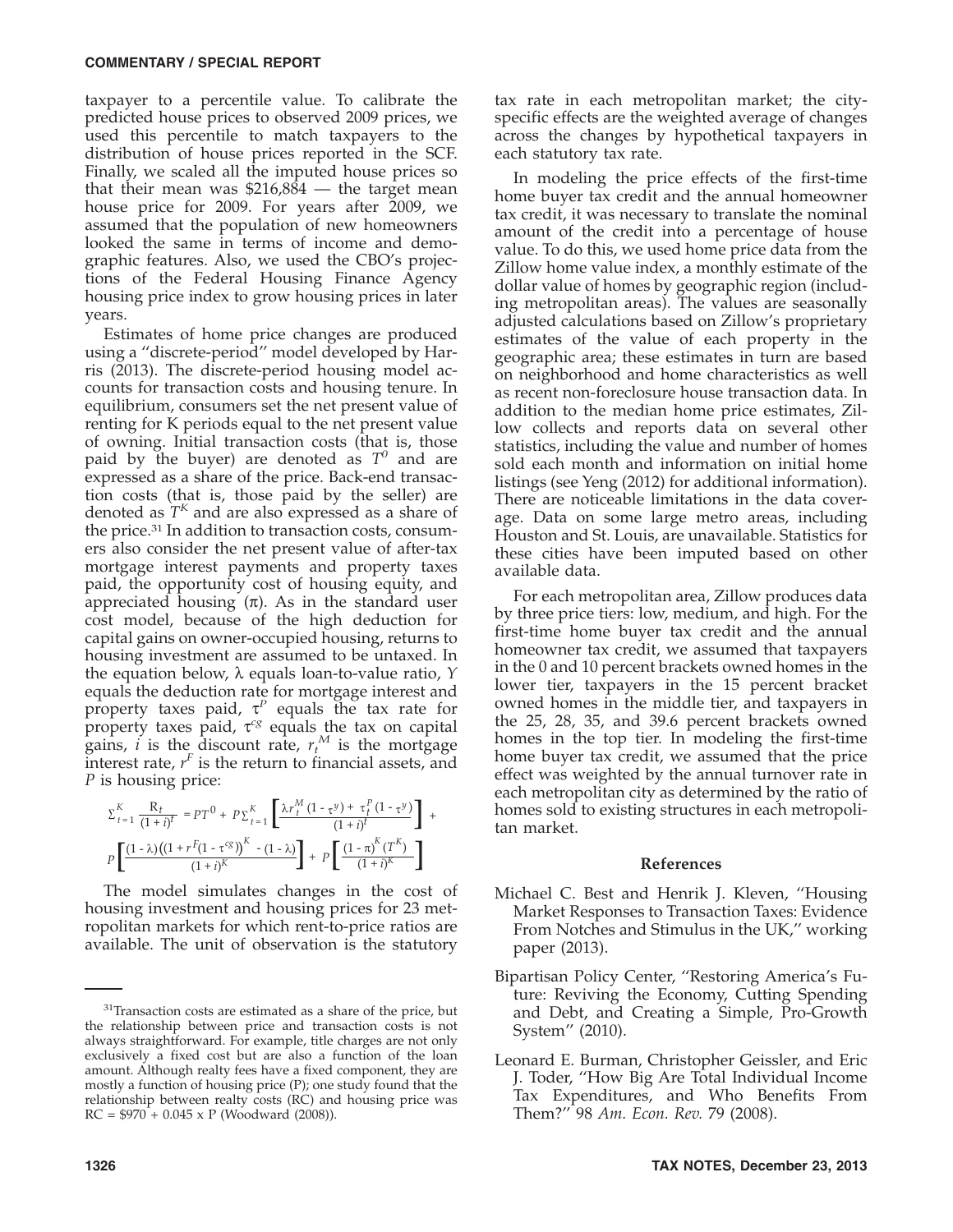- Leonard E. Burman, Sally Wallace, and David Weiner, ''How Capital Gains Taxes Distort Homeowners' Decisions,'' 89 *Proceedings of the 89th Annual Conference on Taxation* (1997).
- Adam Carasso, C. Eugene Steuerle, and Elizabeth Bell, ''Making Tax Incentives for Homeownership More Equitable and Efficient,'' the Urban Institute (2005).
- Adam J. Cole, Geoffrey Gee, and Nicholas Turner, ''The Distributional and Revenue Consequences of Reforming the Mortgage Interest Deduction,'' 64 *Nat'l Tax J.* 977 (2011).
- Christopher R. Cunningham and Gary V. Engelhardt, ''Housing Capital-Gains Taxation and Homeowner Mobility: Evidence From the Taxpayer Relief Act of 1997,'' 63 *J. Urban Econ.* 803 (2008).
- Ben Dachis, Gilles Duranton, and Matthew A. Turner, ''The Effects of Land Transfer Taxes on Real Estate Markets: Evidence From a Natural Experiment in Toronto,'' 12 *J. Econ. Geography* 327 (2011).
- Mary N. Gade and Lee C. Adkins, ''Tax Exporting and State Revenue Structures,'' 43 *Nat'l Tax J.* 39 (1990).
- William G. Gale, Jonathan Gruber, and Seth Stephens-Davidowitz, ''Encouraging Homeownership Through the Tax Code,'' *Tax Notes*, June 18, 2007, p. 115.
- Jane G. Gravelle and Pamela J. Jackson, ''The Exclusion of Capital Gains for Owner-Occupied Housing,'' Congressional Research Service RL32978 (Dec. 26, 2007).
- Richard K. Green and Michelle J. White, ''Measuring the Benefits of Homeowning: Effects on Children,'' 41 *J. Urban Econ.* 441 (1997).
- Benjamin H. Harris, ''Tax Reform, Transaction Costs, and Metropolitan Housing in the United States,'' the Urban Institute (2013).
- Benjamin H. Harris and Daniel Baneman, ''Who Itemizes Deductions?'' *Tax Notes*, Jan. 17, 2011, p. 345.
- Allen Head and Huw Lloyd-Ellis, ''Housing Liquidity, Mobility, and the Labour Market,'' 79 *Rev. Econ. Stud.* 1559 (2012).
- Douglas Holtz-Eakin and Harvey S. Rosen, ''Tax Deductibility and Municipal Budget Structure,'' in *Fiscal Federalism: Quantitative Studies* (1988).
- Joint Committee on Taxation, ''Estimates of Federal Tax Expenditures for Fiscal Years 2012-2017,'' JCS-1-13 (Feb. 1, 2013).
- Robert I. Lerman and Signe-Mary McKernan, ''Benefits and Consequences of Holding Assets,'' in *Asset Building and Low-Income Families* (2008).
- Gilbert E. Metcalf, ''Assessing the Federal Deduction for State and Local Tax Payments,'' 64 *Nat'l Tax J.* 565 (2011).
- National Association of Realtors, ''Social Benefits of Homeownership and Stable Housing'' (2012).
- National Commission on Fiscal Responsibility and Reform, ''The Moment of Truth'' (Dec. 2010).
- James M. Poterba and Todd Sinai, ''Revenue Costs and Incentive Effects of the Mortgage Interest Deduction for Owner-Occupied Housing,'' 64 *Nat'l Tax J.* 531 (2011).
- President's Advisory Panel on Federal Tax Reform, ''Simple, Fair, and Pro-Growth: Proposals to Fix America's Tax System'' (Nov. 2005).
- William M. Rohe, Shannon Van Zandt, and George McCarthy, ''The Social Benefits and Costs of Homeownership: A Critical Assessment of the Research,'' Harvard University Joint Center for Housing Studies Low Income Homeownership working paper series (2001).
- Joel Slemrod, Caroline Weber, and Hui Shan, ''The Lock-In Effect of Housing Transfer Taxes: Evidence From a Notched Change in D.C. Policy,'' University of Michigan (2012).
- Mauricio Soto, ''Family Net Wealth Before the Recession,'' *Opportunity and Ownership Fact Sheet* 18, the Urban Institute (2010).
- Tax Policy Center, ''Alternative Minimum Tax, by State and Size of Adjusted Gross Income, Tax Year 2010'' (2013), available at http://www.tax policycenter.org/taxfacts/displayafact.cfm?Doci d=535.
- Eric J. Toder, ''Options to Reform the Home Mortgage Interest Deduction,'' testimony before the House Ways and Means Committee (Apr. 25, 2013).
- Eric J. Toder, Benjamin H. Harris, and Katherine Lim, ''Distributional Effects of Tax Expenditures in the United States,'' in *Tax Expenditures: State of the Art* (2011).
- Alan D. Viard, ''Replacing the Home Mortgage Interest Deduction,'' in *15 Ways to Rethink the Federal Budget*, The Hamilton Project (2013).
- Susan E. Woodward, ''A Study of Closing Costs for FHA Mortgages,'' Department of Housing and Urban Development (2008).
- Bun Yeng, ''Zillow Home Value Index: Methodology,'' Zillow Real Estate Research (Jan. 2012), available at http://www.zillowblog.com/resear ch/2012/01/21/zillow-home-value-index-metho dology/.

*(Tables appear on the following pages.)*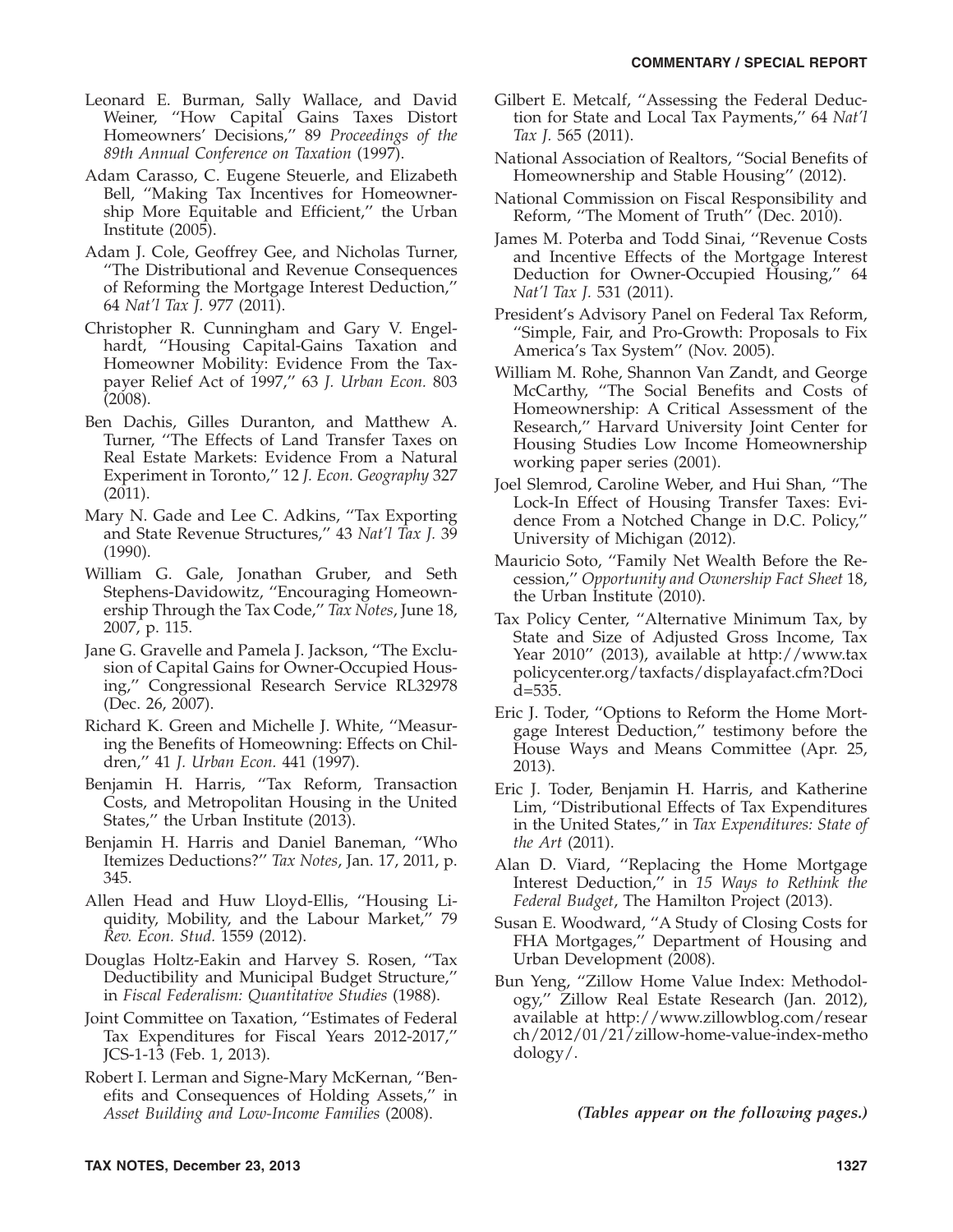| Table 1. Distributional Effects of Eliminating Home Mortgage and Property Tax Deductions, 2015 <sup>a</sup> |                                    |                                  |                                    |  |  |  |  |  |  |  |
|-------------------------------------------------------------------------------------------------------------|------------------------------------|----------------------------------|------------------------------------|--|--|--|--|--|--|--|
|                                                                                                             | Percent Change in After-Tax Income |                                  |                                    |  |  |  |  |  |  |  |
| Expanded Cash Income<br>Percentile <sup>b</sup>                                                             | Mortgage Interest<br>Deduction     | <b>Property Tax</b><br>Deduction | <b>Both Deductions</b><br>Combined |  |  |  |  |  |  |  |
| Lowest quintile                                                                                             | $\theta$                           | $\Omega$                         | $\Omega$                           |  |  |  |  |  |  |  |
| Second quintile                                                                                             | $-0.1$                             | $-0.1$                           | $-0.1$                             |  |  |  |  |  |  |  |
| Middle quintile                                                                                             | $-0.4$                             | $-0.2$                           | $-0.5$                             |  |  |  |  |  |  |  |
| Fourth quintile                                                                                             | $-0.7$                             | $-0.3$                           | $-0.9$                             |  |  |  |  |  |  |  |
| Top quintile                                                                                                | $-1.1$                             | $-0.4$                           | $-1.4$                             |  |  |  |  |  |  |  |
| All                                                                                                         | $-0.7$                             | $-0.3$                           | $-0.9$                             |  |  |  |  |  |  |  |
| Addendum                                                                                                    |                                    |                                  |                                    |  |  |  |  |  |  |  |
| 80-90 percent                                                                                               | $-1.1$                             | $-0.5$                           | $-1.4$                             |  |  |  |  |  |  |  |
| 90-95 percent                                                                                               | $-1.3$                             | $-0.6$                           | $-1.8$                             |  |  |  |  |  |  |  |
| 95-99 percent                                                                                               | $-1.5$                             | $-0.3$                           | $-1.7$                             |  |  |  |  |  |  |  |
| Top 1 percent                                                                                               | $-0.5$                             | $-0.3$                           | $-0.8$                             |  |  |  |  |  |  |  |
| Top 0.1 percent                                                                                             | $-0.1$                             | $-0.2$                           | $-0.3$                             |  |  |  |  |  |  |  |

Calendar year. Baseline is current law. For a description of TPC's current law baseline, see http://www.taxpolicycenter.org/ taxtopics/Baseline-Definitions.cfm.

<sup>b</sup>Includes both filing and nonfiling units but excludes those that are dependents of other tax units. Tax units with negative adjusted gross income are excluded from their respective income class but are included in the totals. For a description of expanded cash income, see http://www.taxpolicycenter.org/TaxModel/income.cfm. The income percentile classes used in this table are based on the income distribution for the entire population and contain an equal number of people, not tax units. The breaks are (in 2013 dollars): 20 percent \$24,844; 40 percent \$48,286; 60 percent \$82,182; 80 percent \$137,646; 90 percent \$188,942; 95 percent \$271,750; 99 percent \$641,453; 99.9 percent \$3,329,195.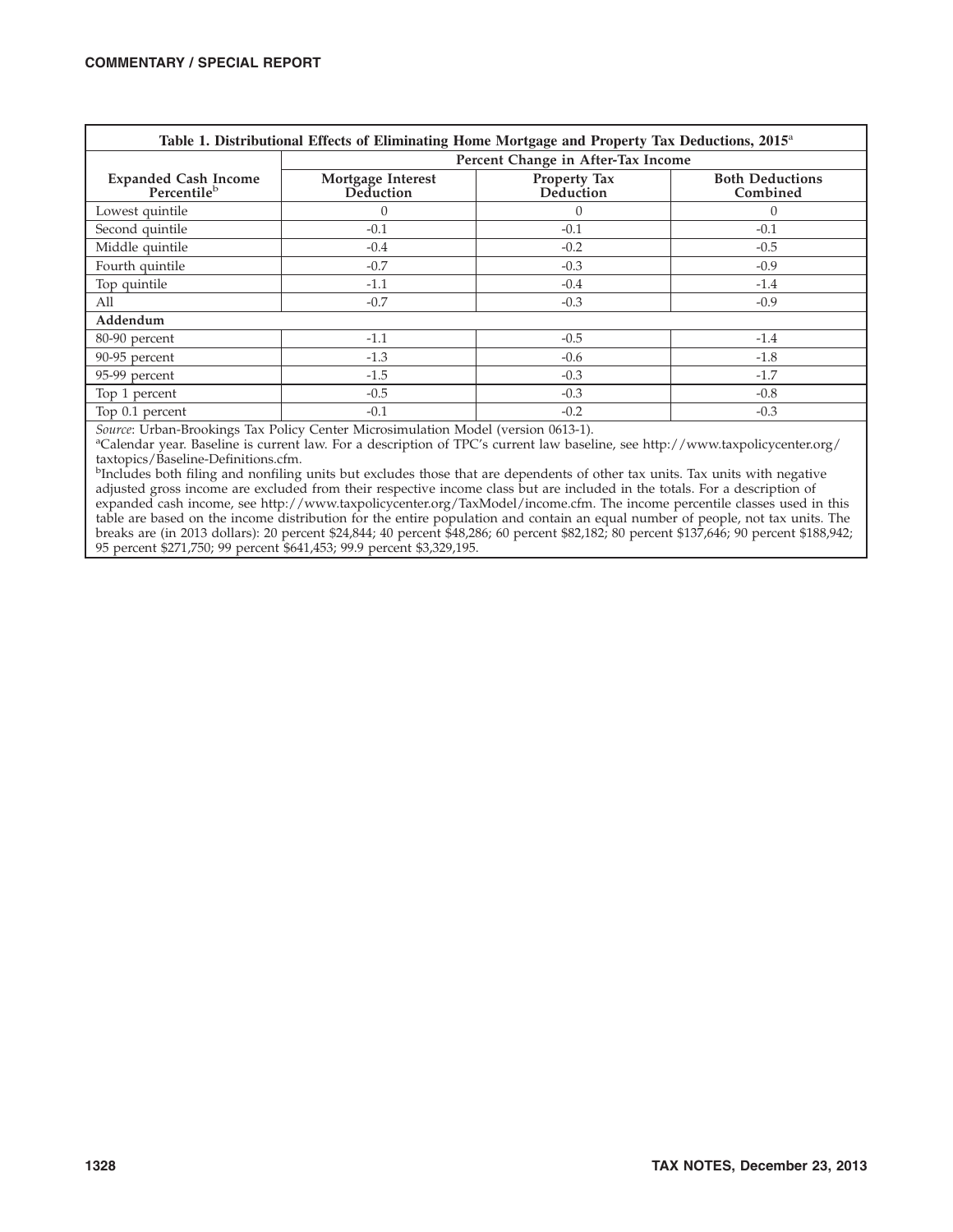| Table 2. Distributional Effects of One-Time Home Buyer Tax Credit, 2015 <sup>a</sup> |                                                                                                 |                                                |                            |                                   |                                            |                          |                                                                        |          |                      |  |  |
|--------------------------------------------------------------------------------------|-------------------------------------------------------------------------------------------------|------------------------------------------------|----------------------------|-----------------------------------|--------------------------------------------|--------------------------|------------------------------------------------------------------------|----------|----------------------|--|--|
|                                                                                      | Tax Units With Tax Increase or $\mathsf{Cut}^{\mathsf{c}}$<br>With Tax Cut<br>With Tax Increase |                                                |                            | Percent                           |                                            |                          | <b>Average Federal</b><br>Tax Rate <sup>e</sup><br>(percentage points) |          |                      |  |  |
|                                                                                      |                                                                                                 |                                                |                            | Change<br>in                      | Share of<br>Total                          | Average<br>Federal       |                                                                        | Under    |                      |  |  |
| Expanded<br>Cash Income<br>Percentileb                                               | Percent<br>of Tax<br>Units                                                                      | Average<br>Tax<br>Cut                          | Percent<br>of Tax<br>Units | Average<br>Tax<br><b>Increase</b> | After-<br>Tax<br>$\mathbf{Income}^{\rm d}$ | Federal<br>Tax<br>Change | Tax<br>Change<br>(dollars)                                             | Change   | the<br>Pro-<br>posal |  |  |
| Lowest quintile                                                                      | 1.3                                                                                             | $-$12,221$                                     | 0.7                        | \$198                             | 1.1                                        | \$451.3                  | $-$154$                                                                | -1       | 2.2                  |  |  |
| Second quintile                                                                      | 2                                                                                               | $-$13,228$                                     | 5.5                        | \$276                             | 0.7                                        | \$607                    | $-$ \$247                                                              | $-0.7$   | 7.7                  |  |  |
| Middle quintile                                                                      | 3.2                                                                                             | $-$13,415$                                     | 22.1                       | \$597                             | 0.5                                        | \$661.9                  | $-$ \$303                                                              | $-0.5$   | 13.5                 |  |  |
| Fourth quintile                                                                      | 4.3                                                                                             | $-$14,427$                                     | 45.4                       | \$914                             | 0.2                                        | \$355.2                  | $- $198$                                                               | $-0.2$   | 17                   |  |  |
| Top quintile                                                                         | 5.2                                                                                             | $-$13,911$                                     | 72.9                       | \$2,754                           | $-0.5$                                     | $- $2,010.5$             | \$1,281                                                                | 0.4      | 26                   |  |  |
| All                                                                                  | 2.9                                                                                             | $-$13,612$                                     | 23.5                       | \$1,627                           | $\Omega$                                   | \$100                    | -\$9                                                                   | $\Omega$ | 19.7                 |  |  |
| Addendum                                                                             |                                                                                                 |                                                |                            |                                   |                                            |                          |                                                                        |          |                      |  |  |
| 80-90 percent                                                                        | 4.9                                                                                             | $-$14,656$                                     | 68                         | \$1,681                           | $-0.3$                                     | $-$ \$328                | \$419                                                                  | 0.3      | 19.5                 |  |  |
| 90-95 percent                                                                        | 5.6                                                                                             | $-$13,557$                                     | 77.6                       | \$2,529                           | $-0.7$                                     | $-5471.5$                | \$1,207                                                                | 0.5      | 21.6                 |  |  |
| 95-99 percent                                                                        | 5.7                                                                                             | $-$13,318$                                     | 77.8                       | \$3,681                           | $-0.7$                                     | $-$ \$664.8              | \$2,109                                                                | 0.6      | 24.9                 |  |  |
| Top 1 percent                                                                        | 4.6                                                                                             | $-$11,030$                                     | 79.2                       | \$9,259                           | $-0.5$                                     | $-5546.2$                | \$6,830                                                                | 0.3      | 34.1                 |  |  |
| Top 0.1 percent<br>$\mathbf{r}$ $\mathbf{r}$<br>$T$ $T$ $T$                          | <b>COLL</b>                                                                                     | $-$11,026$<br>$\sim$ $\sim$ $\sim$<br>$T^2$ 1. | 80.3                       | \$16,669                          | $-0.2$                                     | $-$106.2$<br>0/40.45     | \$12,947                                                               | 0.1      | 36.2                 |  |  |

Number of alternative minimum tax payers (millions).

Baseline: 4.5. Proposal: 3.3.

<sup>a</sup>Calendar year. Baseline is current law. Proposal would eliminate the deduction for property taxes paid and limit the value of the mortgage interest deduction to 15 percent by adjusted regular or alternative minimum tax liability by the amount of the excess benefit. In addition, it would implement a 21.4 percent refundable credit for the price of a new home purchased during the tax year up to a maximum of \$12,411 for single taxpayers (\$18,616 for married taxpayers filing jointly). For a description of TPC's current law baseline, see http://www.taxpolicycenter.org/taxtopics/Baseline-Definitions.cfm.

<sup>b</sup>Includes both filing and nonfiling units but excludes those that are dependents of other tax units. Tax units with negative adjusted gross income are excluded from their respective income class but are included in the totals. For a description of expanded cash income, see http://www.taxpolicycenter.org/TaxModel/income.cfm. The income percentile classes used in this table are based on the income distribution for the entire population and contain an equal number of people, not tax units. The breaks are (in 2013 dollars): 20% \$24,844; 40% \$48,286; 60% \$82,182; 80% \$137,646; 90% \$188,942; 95% \$271,750; 99% \$641,453; 99.9% \$3,329,195.

c Includes tax units with a change in federal tax burden of \$10 or more in absolute value.

d After-tax income is expanded cash income less individual income tax net of refundable credits, corporate income tax, payroll taxes (Social Security and Medicare), and estate tax.

e Average federal tax (includes individual and corporate income tax, payroll taxes for Social Security and Medicare, and the estate tax) as a percentage of average expanded cash income.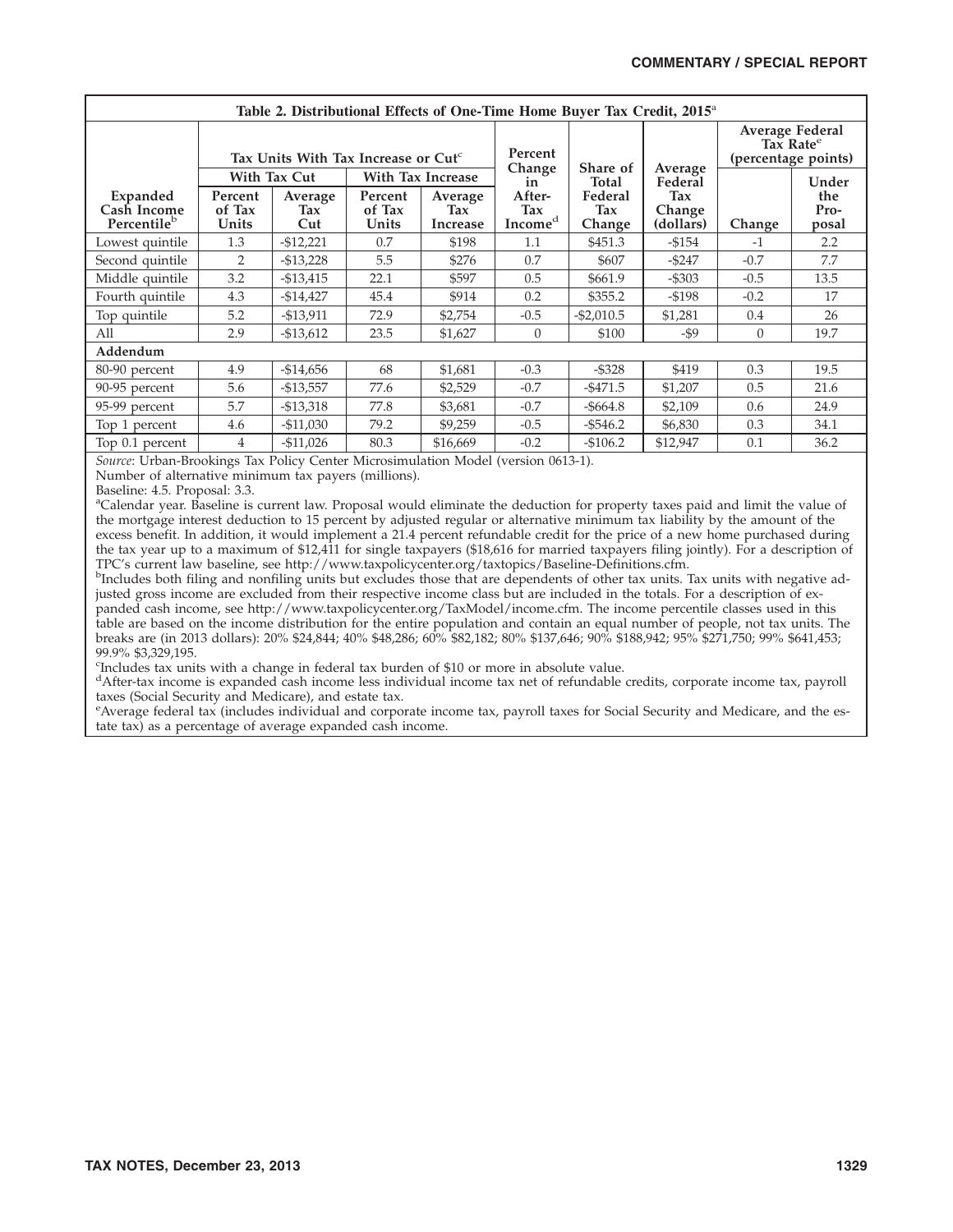| Table 3. Distributional Effects of Property Tax Credit, 2015 <sup>a</sup>                                                                                                                                                    |                                                 |                                   |                            |                                   |                                      |                          |                            |                                                                 |                      |  |  |
|------------------------------------------------------------------------------------------------------------------------------------------------------------------------------------------------------------------------------|-------------------------------------------------|-----------------------------------|----------------------------|-----------------------------------|--------------------------------------|--------------------------|----------------------------|-----------------------------------------------------------------|----------------------|--|--|
|                                                                                                                                                                                                                              | Tax Units With Tax Increase or Cut <sup>c</sup> |                                   |                            |                                   | Percent                              |                          |                            | Average Federal<br>Tax Rate <sup>e</sup><br>(percentage points) |                      |  |  |
|                                                                                                                                                                                                                              |                                                 | With Tax Cut<br>With Tax Increase |                            |                                   | Change<br>in                         | Share of<br>Total        | Average<br>Federal         |                                                                 | Under                |  |  |
| Expanded<br>Cash Income<br>Percentile <sup>b</sup>                                                                                                                                                                           | Percent<br>of Tax<br>Units                      | Average<br>Tax Cut                | Percent<br>of Tax<br>Units | Average<br>Tax<br><b>Increase</b> | After-<br>Tax<br>Income <sup>d</sup> | Federal<br>Tax<br>Change | Tax<br>Change<br>(dollars) | Change                                                          | the<br>Pro-<br>posal |  |  |
| Lowest quintile                                                                                                                                                                                                              | 20.3                                            | $-$ \$272                         | $\Omega$                   | \$0                               | 0.4                                  | $-$ \$396.9              | $-$ \$55                   | $-0.4$                                                          | 2.8                  |  |  |
| Second quintile                                                                                                                                                                                                              | 45.2                                            | $-$ \$362                         | $\ast$                     | $**$                              | 0.5                                  | $-$ \$980.1              | $-$ \$164                  | $-0.4$                                                          | 7.9                  |  |  |
| Middle quintile                                                                                                                                                                                                              | 54.6                                            | $-5451$                           | 5.8                        | \$470                             | 0.4                                  | $-$1,167.2$              | $-5219$                    | $-0.3$                                                          | 13.7                 |  |  |
| Fourth quintile                                                                                                                                                                                                              | 51.4                                            | $-$ \$599                         | 15.9                       | \$741                             | 0.2                                  | $-$ \$831                | $-$190$                    | $-0.2$                                                          | 17                   |  |  |
| Top quintile                                                                                                                                                                                                                 | 26.5                                            | $-5705$                           | 56                         | \$1,978                           | $-0.4$                               | \$3,522.9                | \$920                      | 0.3                                                             | 25.9                 |  |  |
| All                                                                                                                                                                                                                          | 38.8                                            | $-$ \$459                         | 11.7                       | \$1,556                           | $\Omega$                             | \$100                    | \$4                        | $\Omega$                                                        | 19.7                 |  |  |
| Addendum                                                                                                                                                                                                                     |                                                 |                                   |                            |                                   |                                      |                          |                            |                                                                 |                      |  |  |
| 80-90 percent                                                                                                                                                                                                                | 32.3                                            | $-$ \$625                         | 45.4                       | \$966                             | $-0.2$                               | \$452.1                  | \$237                      | 0.1                                                             | 19.4                 |  |  |
| 90-95 percent                                                                                                                                                                                                                | 20.3                                            | -\$640                            | 65.4                       | \$1,426                           | $-0.4$                               | \$764.9                  | \$803                      | 0.3                                                             | 21.4                 |  |  |
| 95-99 percent                                                                                                                                                                                                                | 22.7                                            | $-$ \$959                         | 66.4                       | \$2,549                           | $-0.5$                               | \$1,133.2                | \$1,474                    | 0.4                                                             | 24.7                 |  |  |
| Top 1 percent                                                                                                                                                                                                                | 15.3                                            | $-$1,270$                         | 73                         | \$8,498                           | $-0.4$                               | \$1,172.7                | \$6,011                    | 0.3                                                             | 34.1                 |  |  |
| Top 0.1 percent                                                                                                                                                                                                              | 16.1                                            | $-$1,363$                         | 73.9                       | \$16,712                          | $-0.2$                               | \$242.7                  | \$12,129                   | 0.1                                                             | 36.2                 |  |  |
| $C = \begin{bmatrix} 1 & 1 & 1 \end{bmatrix}$ in the matrix $C = \begin{bmatrix} 1 & 1 & 1 \end{bmatrix}$ in the matrix $\begin{bmatrix} 1 & 1 & 1 \end{bmatrix}$ is the matrix of $\begin{bmatrix} 1 & 1 & 1 \end{bmatrix}$ |                                                 |                                   |                            |                                   |                                      |                          |                            |                                                                 |                      |  |  |

Number of alternative minimum tax payers (millions). Baseline: 4.5. Proposal: 3.3.

\*Less than 05.

\*\*Insufficient data.

a Calendar year. Baseline is current law. Proposal would eliminate the deduction for property taxes paid and limit the value of the mortgage interest deduction to 15 percent by adjusted regular or alternative minimum tax liability by the amount of the excess benefit. In addition, it would replace the deduction for property taxes paid with a 35.8 percent refundable credit for property taxes paid, capped at \$1,448 (\$2,172 for married taxpayers filing jointly). For a description of TPC's current-law baseline, see http://www.taxpolicycenter.org/taxtopics/Baseline-Definitions.cfm.

<sup>b</sup>Includes both filing and nonfiling units but excludes those that are dependents of other tax units. Tax units with negative adjusted gross income are excluded from their respective income class but are included in the totals. For a description of expanded cash income, see http://www.taxpolicycenter.org/TaxModel/income.cfm. The income percentile classes used in this table are based on the income distribution for the entire population and contain an equal number of people, not tax units. The breaks are (in 2013 dollars): 20% \$24,844; 40% \$48,286; 60% \$82,182; 80% \$137,646; 90% \$188,942; 95% \$271,750; 99% \$641,453; 99.9% \$3,329,195.

c Includes tax units with a change in federal tax burden of \$10 or more in absolute value.

d After-tax income is expanded cash income less individual income tax net of refundable credits, corporate income tax, payroll taxes (Social Security and Medicare), and estate tax.

e Average federal tax (includes individual and corporate income tax, payroll taxes for Social Security and Medicare, and the estate tax) as a percentage of average expanded cash income.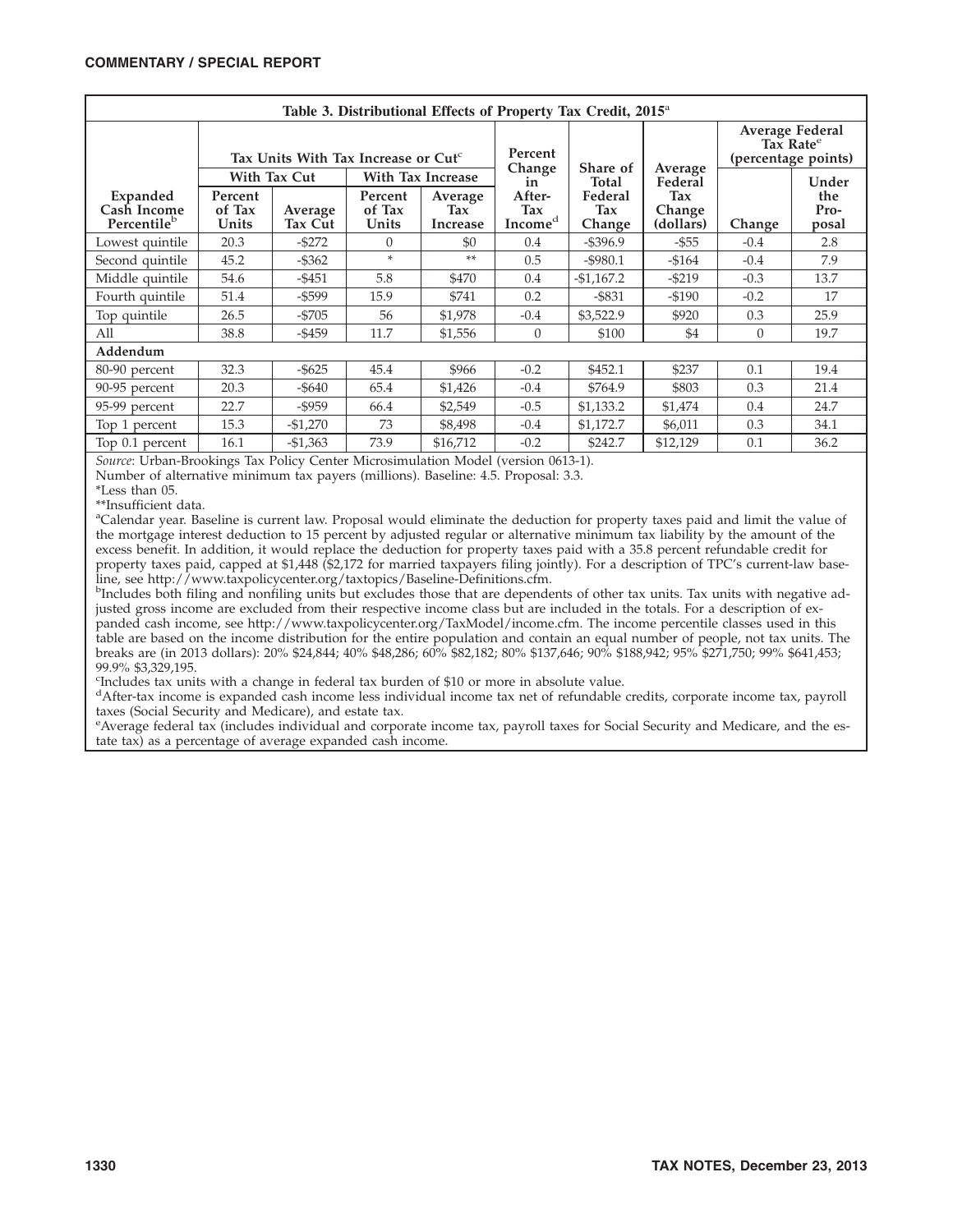| Table 4. Distributional Effects of Annual Credit for Homeownership, 2015 <sup>a</sup> |                                                 |                     |                            |                            |                          |                          |                            |                                                                 |                      |  |  |
|---------------------------------------------------------------------------------------|-------------------------------------------------|---------------------|----------------------------|----------------------------|--------------------------|--------------------------|----------------------------|-----------------------------------------------------------------|----------------------|--|--|
|                                                                                       | Tax Units With Tax Increase or Cut <sup>c</sup> |                     |                            |                            | Percent<br>Change        |                          |                            | Average Federal<br>Tax Rate <sup>e</sup><br>(percentage points) |                      |  |  |
|                                                                                       |                                                 | <b>With Tax Cut</b> | With Tax Increase          |                            |                          | Share of<br>Total        | Average<br>Federal         |                                                                 | Under                |  |  |
| Expanded<br>Cash Income<br>Percentile <sup>b</sup>                                    | Percent<br>of Tax<br>Units                      | Average<br>Tax Cut  | Percent<br>of Tax<br>Units | Average<br>Tax<br>Increase | After-<br>Tax<br>Incomed | Federal<br>Tax<br>Change | Tax<br>Change<br>(dollars) | Change                                                          | the<br>Pro-<br>posal |  |  |
| Lowest quintile                                                                       | 28.2                                            | $-$ \$969           | $\ast$                     | $**$                       | 1.9                      | \$262.1                  | $-$ \$273                  | $-1.8$                                                          | 1.4                  |  |  |
| Second quintile                                                                       | 46.7                                            | $-$1,011$           | 0.4                        | \$303                      | 1.4                      | \$378.4                  | $-5471$                    | $-1.3$                                                          | 7.1                  |  |  |
| Middle quintile                                                                       | 53.4                                            | $-$1,008$           | 6.5                        | \$634                      | 0.9                      | \$355.6                  | $-$ \$497                  | $-0.8$                                                          | 13.2                 |  |  |
| Fourth quintile                                                                       | 44.7                                            | $-$ \$998           | 21                         | \$1,296                    | 0.2                      | \$102.3                  | $-$175$                    | $-0.2$                                                          | 17                   |  |  |
| Top quintile                                                                          | 9                                               | -\$656              | 70.8                       | \$2,890                    | $-0.8$                   | $-$1,019.2$              | \$1,987                    | 0.6                                                             | 26.2                 |  |  |
| All                                                                                   | 37.5                                            | $-$ \$989           | 14.8                       | \$2,313                    | $\theta$                 | \$100                    | $-$ \$28                   | $\theta$                                                        | 19.7                 |  |  |
| Addendum                                                                              |                                                 |                     |                            |                            |                          |                          |                            |                                                                 |                      |  |  |
| 80-90 percent                                                                         | 17.3                                            | $-$ \$657           | 59.1                       | \$1,753                    | $-0.7$                   | $-$ \$236.5              | \$924                      | 0.6                                                             | 19.8                 |  |  |
| 90-95 percent                                                                         | 1.4                                             | $-$ \$653           | 81.9                       | \$2,547                    | $-1.1$                   | $- $265.1$               | \$2,077                    | 0.9                                                             | 22                   |  |  |
| 95-99 percent                                                                         | 0.1                                             | $-5441$             | 82.8                       | \$3,696                    | $-1.1$                   | $- $315.1$               | \$3,059                    | 0.8                                                             | 25.1                 |  |  |
| Top 1 percent                                                                         | $\ast$                                          | $**$                | 83.6                       | \$9,268                    | $-0.6$                   | $- $202.4$               | \$7,744                    | 0.4                                                             | 34.2                 |  |  |
| Top 0.1 percent<br>$- - -$                                                            | $\ast$                                          | **<br>$ -$          | 84<br>$\sim$ $\sim$ $\sim$ | \$16,618<br>.              | $-0.2$                   | $-$ \$37.4               | \$13,950                   | 0.1                                                             | 36.2                 |  |  |

Number of alternative minimum tax payers (millions). Baseline: 4.5. Proposal: 3.3.

\*Less than 0.05.

\*\*Insufficient data.

a Calendar year. Baseline is current law. Proposal would eliminate the deduction for property taxes paid and limit the value of the mortgage interest deduction to 15 percent by adjusted regular or alternative minimum tax liability by the amount of the excess benefit. In addition, it would implement a refundable credit for homeownership of \$899 for single taxpayers (\$1,348 for married taxpayers filing jointly), which would phase out based on the income amount used to calculate taxability of Social Security benefits between \$61,000 and \$73,000 for single taxpayers (\$98,000 and \$122,000 for married taxpayers filing jointly; \$0 and \$12,000 for married taxpayers filing separately). For a description of TPC's current-law baseline, see http://www.tax

policycenter.org/taxtopics/Baseline-Definitions.cfm.<br><sup>b</sup>Includes both filing and nonfiling units but excludes those that are dependents of other tax units. Tax units with negative adjusted gross income are excluded from their respective income class but are included in the totals. For a description of expanded cash income, see http://www.taxpolicycenter.org/TaxModel/income.cfm. The income percentile classes used in this table are based on the income distribution for the entire population and contain an equal number of people, not tax units. The breaks are (in 2013 dollars): 20% \$24,844; 40% \$48,286; 60% \$82,182; 80% \$137,646; 90% \$188,942; 95% \$271,750; 99% \$641,453; 99.9% \$3,329,195.

c Includes tax units with a change in federal tax burden of \$10 or more in absolute value.

d After-tax income is expanded cash income less individual income tax net of refundable credits, corporate income tax, payroll taxes (Social Security and Medicare), and estate tax.

e Average federal tax (includes individual and corporate income tax, payroll taxes for Social Security and Medicare, and the estate tax) as a percentage of average expanded cash income.